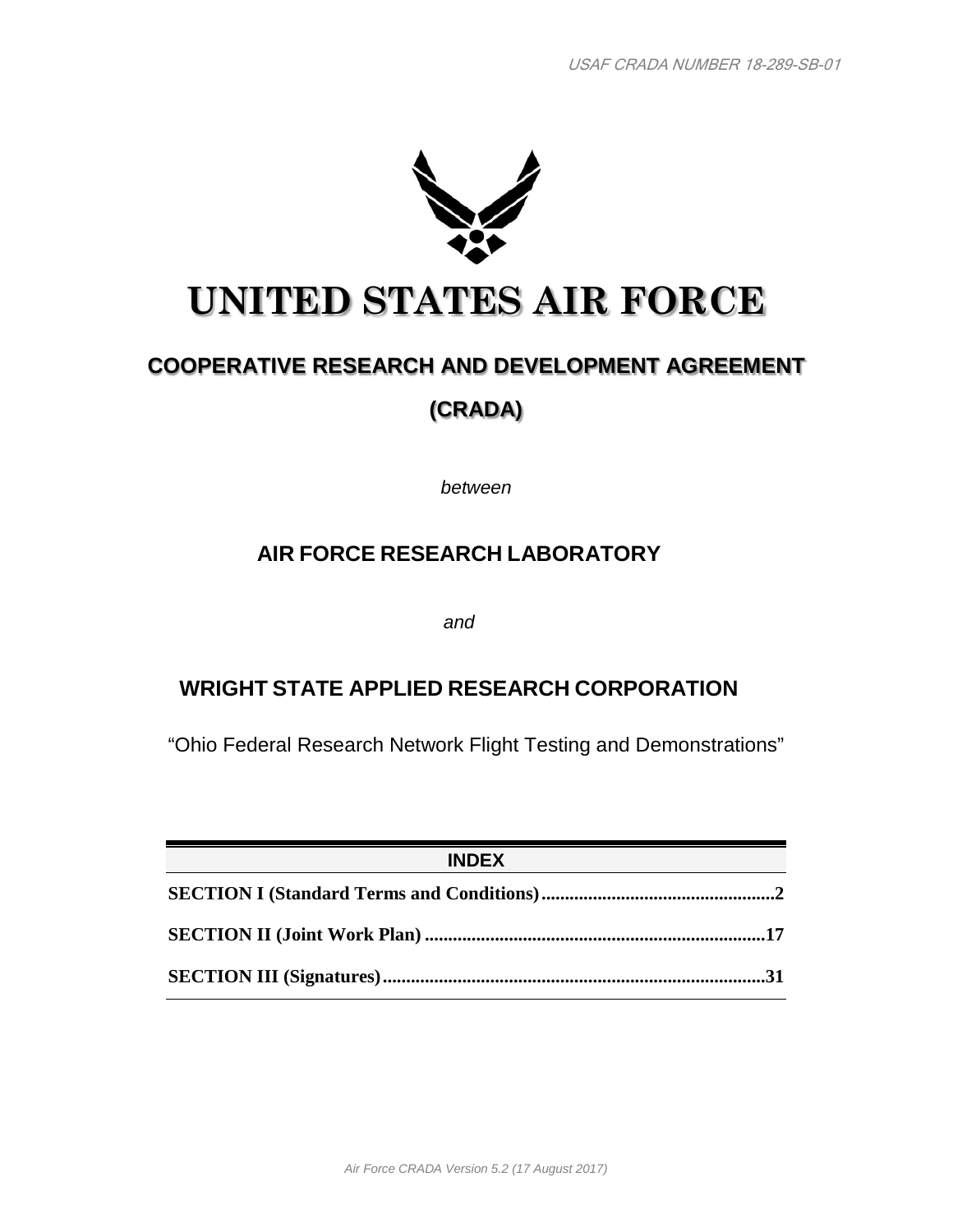#### **SECTION I:** *STANDARD TERMS AND CONDITIONS*

#### **ARTICLE 1—PREAMBLE**

1.1. This Cooperative Research and Development Agreement ("*Agreement"*) for performing the work described in the *Joint Work Plan* is entered into under the authority of the *Federal Technology Transfer Act of 1986*, as amended and codified at 15 U.S.C. § 3710a, and pursuant to Air Force Policy Directive 61-3, *Domestic Technology Transfer* (20 May 2013) and Air Force Instruction 61-302, *Cooperative Research and Development Agreements* (30 May 2001) by and between **Wright State Applied Research Corporation** ("*Collaborator*"), located at 4035 Colonel Glenn Highway, Beavercreek OH 45431, and the United States of America as represented by the Department of the Air Force, acting through **Air Force Research Laboratory**, ("*Air Force Activity*"), located at Wright-Patterson Air Force Base OH 45433.

1.2. This *Agreement* is binding on *Air Force Activity* and *Collaborator* according to the terms and conditions set forth as follows.

#### **ARTICLE 2—DEFINITIONS**

As used in this *Agreement*, the following terms have the following meanings and such meanings will be applicable to both the singular and plural forms of the terms.

2.1. **"***Reviewing Official"* means the final authority of the Department of the Air Force for this *Agreement*, identified in Section III, *Signatures*, below the signatures of the parties.

2.2. **"***Effective Date***"** is the date this *Agreement*, including any *Amendment* thereto, is signed by the appropriate *Air Force Activity* official after having been signed by the appropriate *Collaborator* official unless the *Reviewing Official* disapproves of or requires modification to this *Agreement* within thirty (30) *Days* of the date signed by *Air Force Activity*. The *Effective Date* of any *Modification* is the date signed by the appropriate *Air Force Activity* official after having been signed by the appropriate *Collaborator* official.

2.3. **"***Government***"** means the Government of the United States of America including any agency or agencies thereof.

2.4. **"***Invention***"** means any invention or discovery which is or may be patentable or otherwise protected under Title 35 of the United States Code or any novel variety of plant which is or may be protected under the *Plant Variety Protection Act* (7 U.S.C. § 2321 *et seq*). See 35 U.S.C. § 201(d) and 15 U.S.C. § 3703(7).

2.5. **"***Created"* when used in relation to any copyrightable work means the work is fixed in any tangible medium of expression for the first time. See 17 U.S.C. § 101.

2.6. **"***Made***"** when used in relation to any *Invention* means the conception or first actual reduction to practice of such *Invention*. See 35 U.S.C. § 201(g).

2.7. **"***Joint Work Plan***"** (Section II) describes the purpose and scope of this *Agreement* and assigns obligations and responsibilities among the parties. The *Joint Work Plan* specifically details any *Background Technology* brought to this *Agreement*; any property, equipment, maintenance,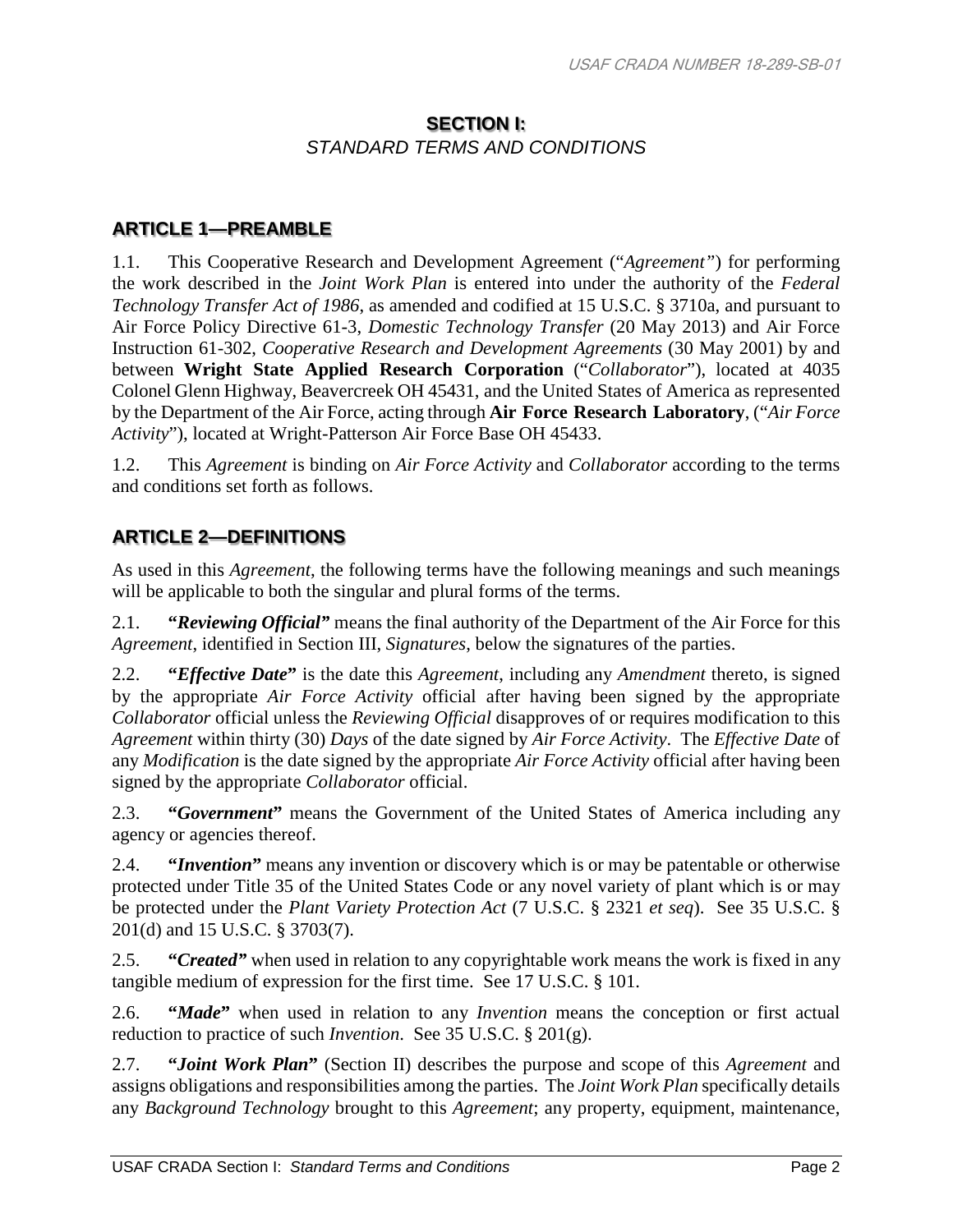service, or other support to be provided; and any reports, products, or other deliverables expected to be produced or provided as a result of the collaborative activities under this *Agreement*. To the extent any provision of the *Joint Work Plan*, including any attachment thereto, conflicts with any provision in Section I: *Standard Terms and Conditions*, such provision in Section I: *Standard Terms and Conditions*, shall control.

2.8. **"***Under this Collaboration***"** means work performed by *Air Force Activity* or *Collaborator* employees in furtherance of their obligations or responsibilities described in the *Joint Work Plan*.

2.9. **"***Collaborator Restricted Information***"** is privileged or confidential information developed in whole or in part by *Collaborator Under this Collaboration* which embodies trade secrets or which is confidential technical, business or financial information, provided such information is identified as such by labels or markings designating the information as proprietary. *Collaborator Restricted Information* does not include information which is generally known or is available from another source without obligations concerning its confidentiality, or is described in an issued patent, published patent application, or published copyrighted work.

2.10. **"***Restricted Access Information***"** is information developed solely by *Air Force Activity Under this Collaboration* that would be a trade secret or commercial or financial information that is privileged or confidential if the information had been obtained from a non-Federal party participating in a CRADA. The term, "confidential," as used throughout this *Agreement*, refers to the customary definition and should not be confused with the level of classification for national security information. *Restricted Access Information* does not include information which is generally known or is available from another source without obligations concerning its confidentiality, or is described in an issued patent, published patent application, or published copyrighted work.

2.11. **"***Protected Information***"** is any information developed *Under this Collaboration*, including both *Collaborator Restricted Information* and *Restricted Access Information*.

2.12. *"Background Technology"* is specified technology brought to this *Agreement* by either party consisting of privileged or restricted information or intellectual property protected by trade secret or described in a patent, patent application or copyrighted work. All Background Technology must be *Made*, *Created* or otherwise developed prior to the *Effective Date* of this *Agreement*, or if added under a *Modification* or *Amendment*, prior to the effective date of such *Modification* or *Amendment*. All *Background Technology* is specifically identified as such in the *Joint Work Plan*, along with the marking requirements and, if applicable, terms for delivery, storage and disposition of such *Background Technology*. *Background Technology* does not include oral or visual information not fixed in a tangible form.

2.13. **"***Special Purpose License***"** means a nonexclusive, nontransferable, irrevocable, worldwide, royalty-free and paid-up license to *Air Force Activity* to use, modify, reproduce, release, perform, display, or disclose technology, technical data, or copyrighted works, in whole or in part, within the *Government* without restriction, and to release or disclose outside the *Government* and authorize persons to whom release or disclosure has been made, to use, modify, reproduce, release, perform, display, or disclose such technology or information for *Government* purposes. The *Special Purpose License* includes the rights to use, modify, reproduce, release, perform, display, or disclose technology, technical data, or copyrighted works for competitive procurement, but it does not include the rights to use, modify, reproduce, release, perform, display, or disclose for commercial purposes or authorize others to do so.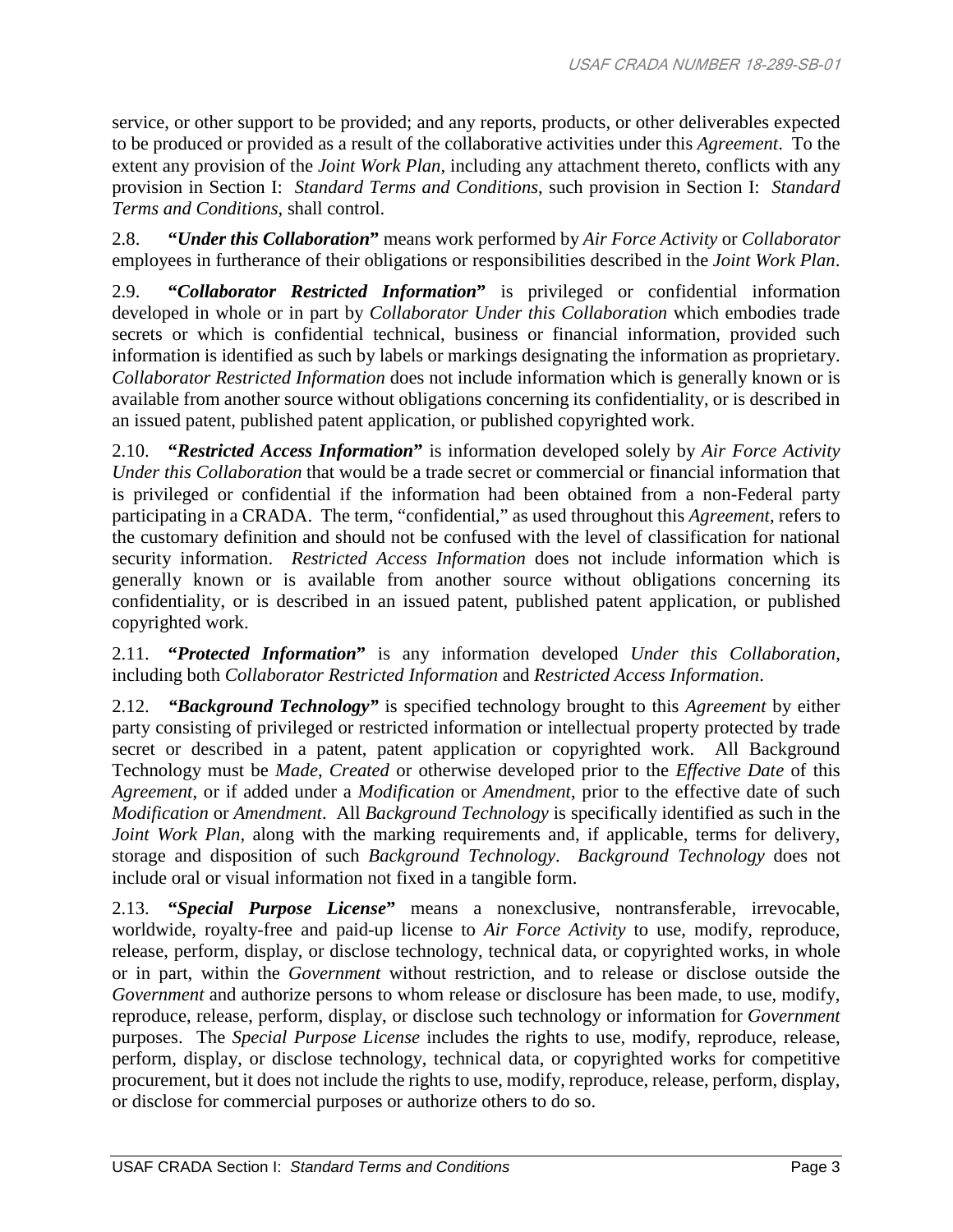2.14. "*Confirmatory License*" refers to a single-page document submitted by *Collaborator* to *Air Force Activity* documenting *Government's* license rights to, and power to inspect and make copies of patent applications filed on, an *Invention Made Under this Collaboration* and owned by *Collaborator*. The *Air Force Activity* will record the *Confirmatory License* at the United States Patent and Trademark Office. See Appendix A, Section II: *Joint Work Plan*.

2.15. **"***Alternative Dispute Resolution***" (ADR)** means any procedure in which the parties agree to use a third-party neutral to resolve issues in controversy, including, for example, mediation, non-binding arbitration, or facilitation. ADR does not include binding arbitration.

2.16. "*Official File*" refers to the official *Government* record of this *Agreement*, maintained by *Air Force Activity* and accessible by the Office of Research and Technology Applications (ORTA) specified as the *Air Force Activity* POC in Article 12—"*Notices*," and which includes, at minimum, an accounting of all funds and equipment provided under this *Agreement*, all *Modifications* or *Amendments* thereto, all Formal Notices submitted under paragraph 12.1, and each report specified in Article F—"*Deliverables*."

2.17. **"***Days***"** refer to calendar days unless specified otherwise.

## **ARTICLE 3—FINANCIAL CONSIDERATIONS**

3.1. **Expenses**. Except as otherwise stated in the *Joint Work Plan*, each party shall bear its own expenses in the performance of work *Under this Collaboration*.

3.2. **Payments**. Except as provided for in paragraph 3.3, payments by *Collaborator* to *Air Force Activity* under this Article shall be made payable to "U.S. Government" and mailed to the following address:

AFRL/FMAO ATTN: Ms. Tammy LeMaster 1864 4th Street, Bldg. 15 Wright-Patterson AFB OH 45433-7130

with a courtesy copy to the following address:

AFRL/DO ATTN: Mr. Arthur F. Huber II 1864 4th Street, Bldg 15, RN 002 Wright-Patterson AFB OH 45433-7130

3.2.1. **Federal Funding**. Unless specified otherwise in Section II: *Joint Work Plan*, *Collaborator* certifies that no funds provided to *Air Force Activity* under this *Agreement* were originally received by *Collaborator* under a *Government* funding agreement.

3.2.2. **Notice to Accompany Payments**. Payments shall reference this *Agreement* by USAF CRADA Number and by the names of the parties and shall state the purpose of the payments. A copy of the payment documents shall also be sent by ordinary mail to the address shown for formal notices in Article 12—"*Notices*."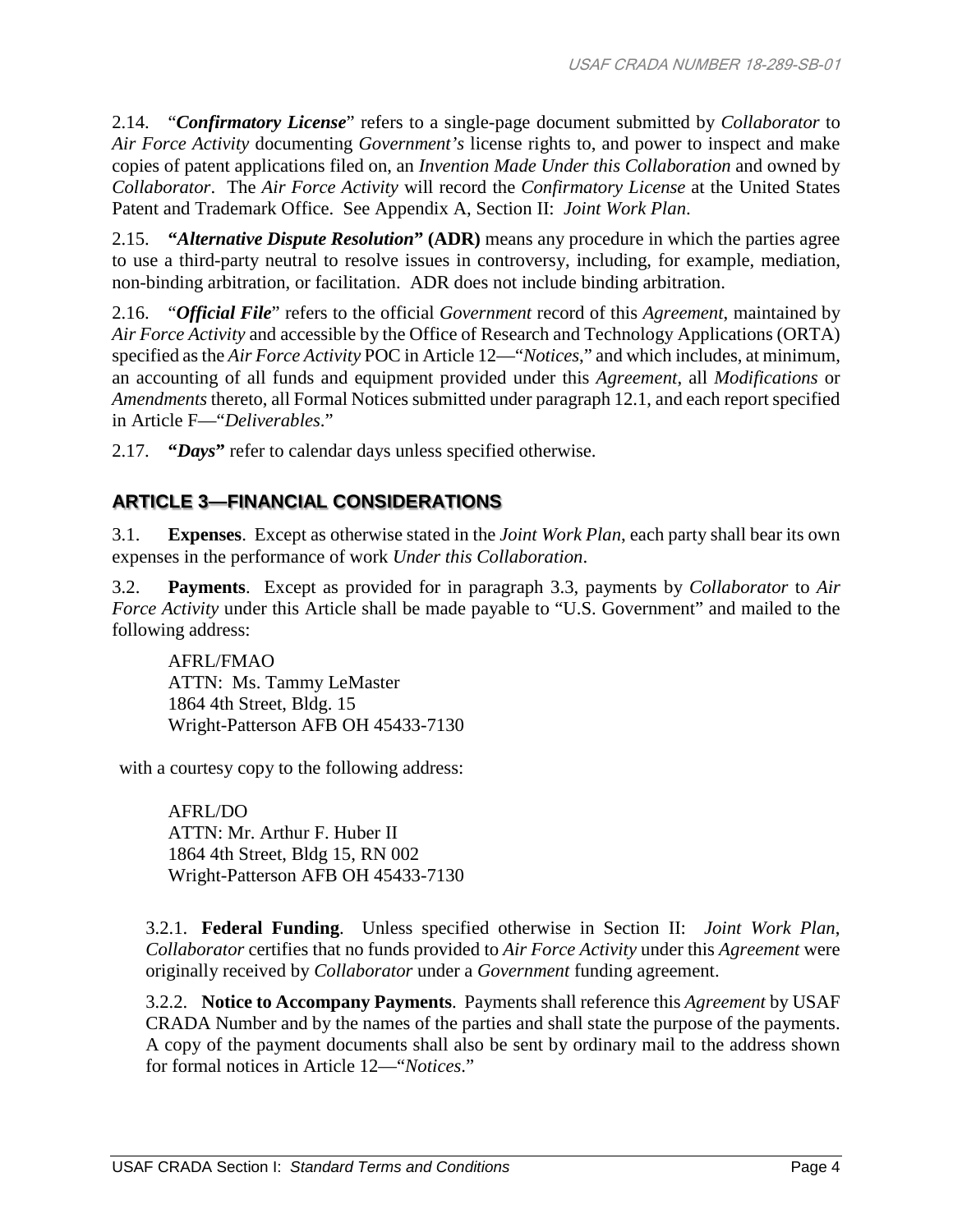3.3. **Royalty Payments**. Royalty or other income from intellectual property will be paid in accordance with any separate license agreement hereafter entered into by the parties pursuant to Article 4—"*Invention Disclosures & Patents*" or Article 5—"*Copyright Protection*."

#### **ARTICLE 4—INVENTION DISCLOSURES & PATENTS**

4.1. **Disclosure of** *Inventions*. Each party must report to the other party, in writing, each *Invention Made Under this Collaboration*, within six (6) months after the *Invention* is *Made* unless a written request for an extension of time to provide such a report has been approved by the other party. Such requests shall not be unreasonably refused.

#### 4.2. **Rights and Licensing of** *Inventions Made Under this Collaboration*.

4.2.1. **Sole** *Inventions*. Each party will separately own any *Invention Made Under this Collaboration* solely by its respective employees.

4.2.1.1. **License to** *Air Force Activity*. The *Collaborator* will grant to *Air Force Activity* a paid-up, royalty-free, irrevocable, non-exclusive license to practice, or have practiced for or on behalf of *Government*, any *Invention Made Under this Collaboration* solely by *Collaborator* employees. The *Collaborator* will promptly provide a *Confirmatory License* upon request by *Air Force Activity* for any *Invention Made Under this Collaboration* that is owned by *Collaborator*.

4.2.1.2. **License to** *Collaborator*. The *Air Force Activity* will grant to *Collaborator* a paid-up, royalty-free, irrevocable, non-exclusive license to practice any *Invention Made Under this Collaboration* solely by *Air Force Activity* employees. The *Air Force Activity* will promptly provide a *Confirmatory License* upon request by *Collaborator* for any *Invention Made Under this Collaboration* that is owned by *Air Force Activity*.

4.2.1.3. **Option for** *Collaborator* **to Obtain Exclusive License**. The *Collaborator* will have the option to choose an exclusive license for a pre-negotiated field of use at a reasonable royalty rate, subject to the conditions set forth in 15 U.S.C. § 3710a(b)(1), for any *Invention Made Under this Collaboration* solely by *Air Force Activity* employees.

4.2.1.3.1. The *Collaborator* must exercise the option to obtain an exclusive license for an *Invention Made Under this Collaboration* within six (6) months of the filing of a patent application on such *Invention*. The *Collaborator* may request such time be extended as necessary to understand the nature of the *Invention* and to permit sufficient time to determine the potential value thereof, which request will not be unreasonably refused by *Air Force Activity*. Any such extensions approved by *Air Force Activity* must be in writing.

4.2.1.3.2. The *Collaborator* shall have the right of enforcement under chapter 29 of Title 35, United States Code, for an exclusive license entered into under this paragraph.

4.2.2. *Joint Inventions*. An *Invention Made Under this Collaboration* jointly by *Air Force Activity* employees and *Collaborator* employees ("*Joint Invention*") will be jointly owned by both parties.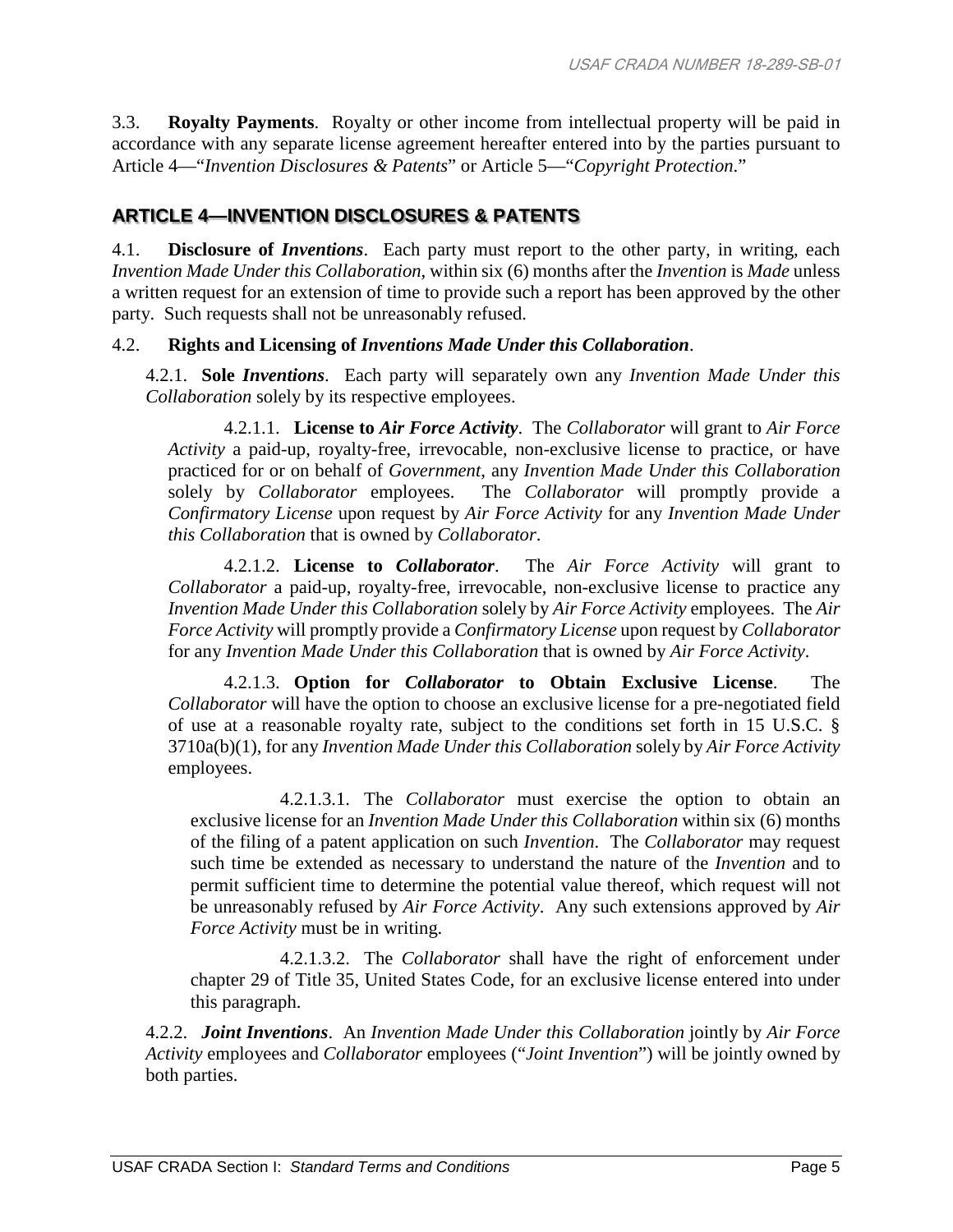4.2.2.1. *Collaborator* **Election**. The *Collaborator* shall promptly elect whether to grant title of its ownership interest in a *Joint Invention* to *Air Force Activity*, subject to a non-exclusive, irrevocable, paid-up, royalty-free license to practice the *Invention* from *Air Force Activity* to *Collaborator*.

4.2.2.2. **Assignment**. If *Collaborator* appropriately files a patent application on a *Joint Invention*, *Air Force Activity* may, at its discretion, assign title in that *Invention* to *Collaborator*, subject to the conditions set forth in 15 U.S.C. § 3710a(b)(1).

4.2.2.3. **Joint Ownership Agreement**. The *Air Force Activity* will promptly provide a draft Joint Ownership Agreement to *Collaborator* for each *Joint Invention* in which the parties do not agree to consolidate ownership in accordance with paragraphs 4.2.2.1 or 4.2.2.2. The Joint Ownership Agreement will define rights and responsibilities among the parties for each such *Joint Invention*. The *Collaborator* will be responsible for all patent preparation and prosecution under the *Joint Ownership Agreement*.

#### 4.2.3. **General Terms**.

4.2.3.1. **Copies of Patent Applications**. The party filing any patent application on any *Invention Made Under this Collaboration*, including provisional and international filings, must provide a copy thereof to the other party within thirty (30) *Days* of filing such application.

4.2.3.2. **Cooperation**. The party not filing, prosecuting, or administering any patent application or patent under this Article will fully cooperate with the party filing, prosecuting, or administering the application or patent in promptly executing all necessary documents and obtaining cooperation of its employees in executing such documents related to such application or patent.

4.2.3.3. **Patent Expenses**. The party filing an application on any *Joint Invention* is responsible for all patent application preparation and filing expenses, issuance, post issuance, and patent maintenance fees associated with that application while this *Agreement* is in effect, unless otherwise agreed to under a Patent License Agreement or Joint Ownership Agreement.

4.2.3.4. **Collaborator Rights to Employee** *Inventions*. The *Collaborator* shall ensure that it obtains rights to all *Inventions Made* by one or more of its employees *Under this Collaboration*.

4.3. **Licensing Other Federally Owned** *Inventions*. The *Collaborator* may submit an application for license in accordance with 37 C.F.R. 404.8 for any federally owned *Invention* for which a patent application was filed before the signing of this *Agreement* that is directly within the scope of the work specified in the *Joint Work Plan*. The royalty rate, field of use, and other terms and conditions shall be set forth in a separate license agreement and shall be negotiated promptly and in good faith.

4.4. **Federal Regulations**. All licenses granted to *Collaborator* under this Article shall ordinarily be subject to Title 37, Code of Federal Regulations, Part 404, *Licensing of Government-Owned Inventions*.

4.5. **Participation of Third Parties.** Except as specified in paragraph 4.5.1, either party intending to use the support of any contractor or third party not identified in the *Joint Work Plan*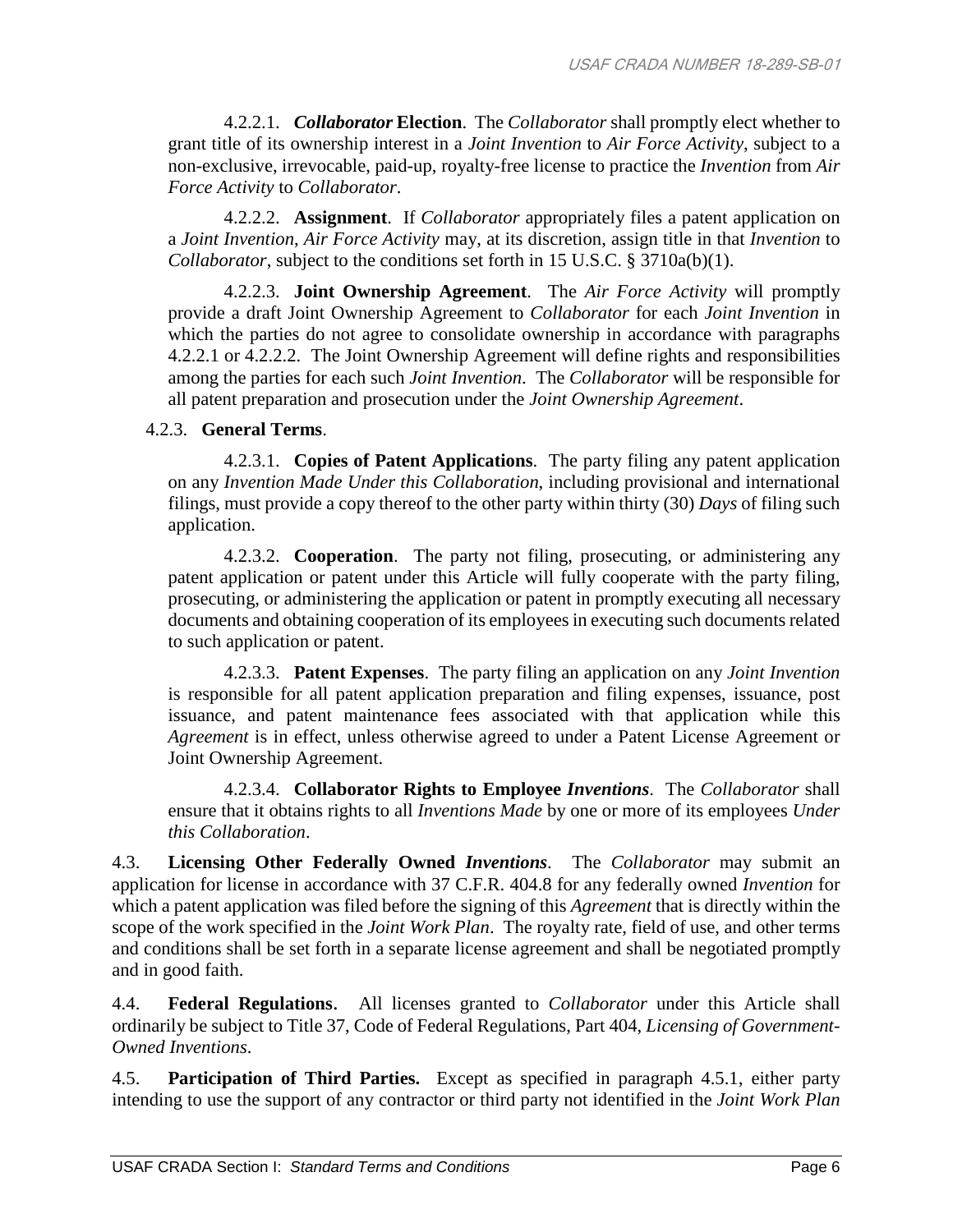to perform any of its obligations *Under this Collaboration* shall provide written notice to the other party at least thirty (30) *Days* in advance of any involvement of such contractor or third party with activities *Under this Collaboration*. If the party receiving such notice objects at any time to the use or involvement of such contractor or third party, the party providing such notice will not utilize or promptly cease utilizing the services of such contractor or third party to perform its obligations *Under this Collaboration*.

4.5.1. **Third Party Support of** *Air Force Activity*. The *Air Force Activity* may use the support and research services of support contractors, such as Advisory and Assistance Services (A&AS) contractors, in performing its roles or obligations described in the *Joint Work Plan*. Every other contractor or third party assisting *Air Force Activity* in performing its roles or obligations described in the *Joint Work Plan* must be listed in paragraph C.2, along with the specific obligation or service each such party is expected to provide.

4.5.2. **Support Contractor Inventions**. The *Collaborator* acknowledges that invention rights under the Bayh-Dole Act, 35 U.S.C. § 200 *et seq*., or the applicable patent rights clause under the Federal Acquisition Regulation (FAR) or the Defense Federal Acquisition Regulation Supplement (DFARS) governing any such contract, or both, may conflict with the terms in this Article. In such cases, *Collaborator's* rights or options in such inventions under this Article will take precedence over any such rights of the contractor in accordance with 35 U.S.C. § 210(e). See also 48 C.F.R. 27.303(b)(7).

4.5.3. **Third Party Support of** *Collaborator*. No information, material, equipment, or other resources provided by *Collaborator* under this *Agreement*, originating from any contractor or third party, shall have any restriction whatsoever on further use, release or disclosure beyond that specified in this *Agreement*, except as specifically identified, including a detailed description of any such limitations, in the *Joint Work Plan*. Any agreement with a third party to provide support to *Collaborator* for participation under this *Agreement* shall contain terms consistent with this provision and which are at least sufficient to provide *Air Force Activity* all rights anticipated under this *Agreement* as if *Collaborator* was providing the support itself. The *Collaborator* shall provide a copy of any such third party support agreement to *Air Force Activity* within thirty (30) *Days* of the execution of this *Agreement* or the third party support agreement, whichever is later.

## **ARTICLE 5—COPYRIGHT PROTECTION**

5.1. **Ownership of Copyrighted Works**. The *Collaborator* shall ensure that it obtains rights to all copyrightable works *Created* by one or more employees *Under this Collaboration*. The *Collaborator* shall own the copyright in all works copyrightable under Title 17, United States Code, *Created* solely by *Collaborator* employees *Under this Collaboration* or, subject to the rights of third parties under paragraph 4.5*, Created* in part by *Collaborator* employees *Under this Collaboration*.

5.2. **License in Published Copyrighted Works**. The *Collaborator* hereby grants in advance to *Government* a *Special Purpose License* in all published copyrighted works *Created Under this Collaboration*. The *Collaborator* will prominently mark each such published copyrighted work with the words: "This work was created in the performance of a Cooperative Research and Development Agreement [CRADA No.] with the Department of the Air Force. The Government of the United States has certain rights to use this work."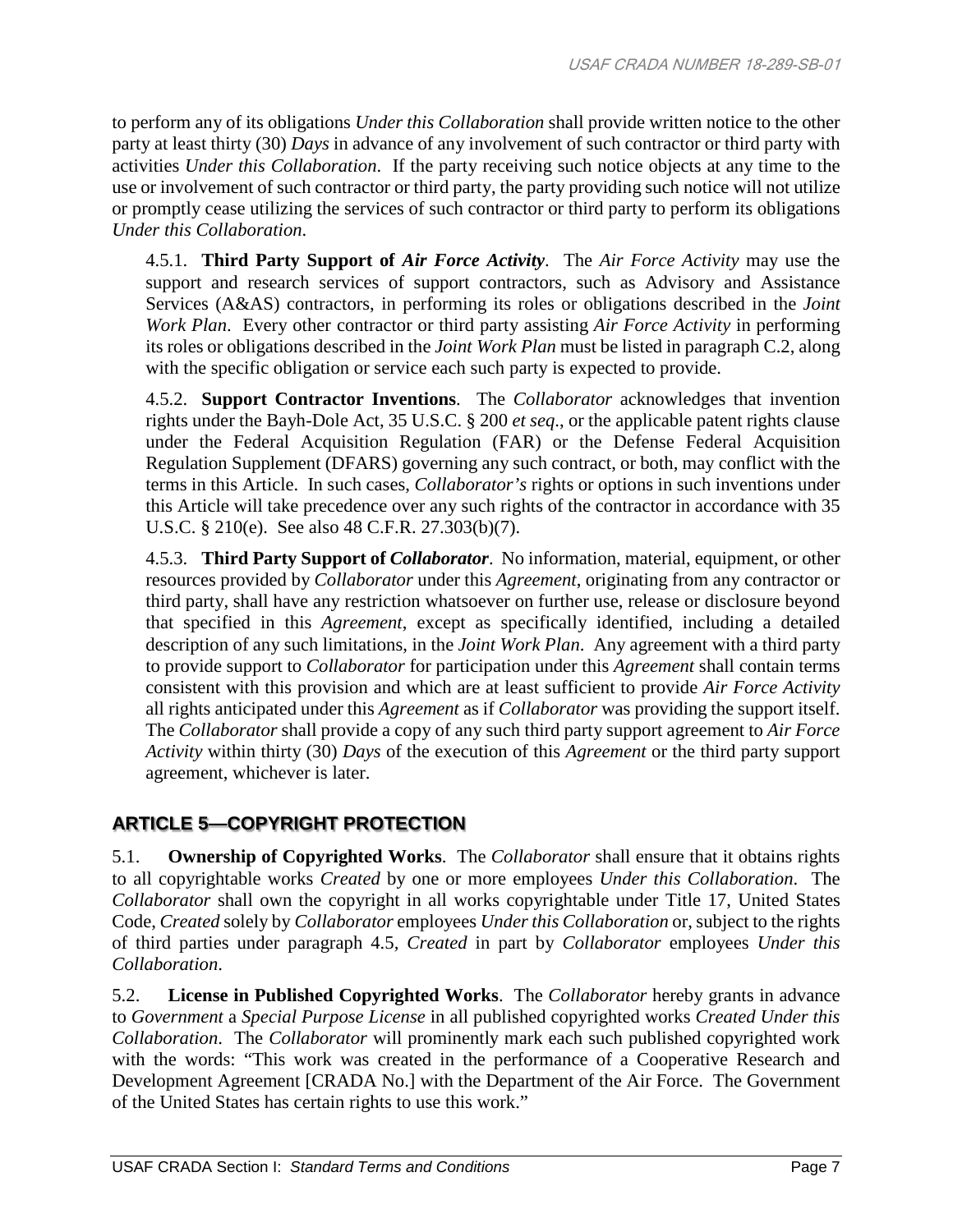5.3. **Copies of Published Copyrighted Works**. The *Collaborator* must furnish to *Air Force Activity*, at no cost to *Air Force Activity*, one copy of each published copyrighted work *Created* in whole or in part by *Collaborator Under this Collaboration*. The *Collaborator* is not required to provide a copy of any such work that is only published electronically if the publication is accessible without cost to *Air Force Activity*.

### **ARTICLE 6—BACKGROUND TECHNOLOGY AND PROTECTED INFORMATION**

6.1. **Disclosure of Oral and Visual Information**. Information disclosed orally or visually, if identified as information that is to be protected under this *Agreement* at the time of disclosure, will be deemed *Protected Information* under this *Agreement* for thirty (30) *Days* and thereafter if, within thirty (30) *Days* after such oral or visual disclosure, such information is reduced to writing or otherwise affixed in tangible form, and properly marked in accordance with Article 2— "Definitions" and the *Joint Work Plan*, and submitted to the other party.

6.2. **Disclosure and Use of** *Background Technology*. All *Background Technology* provided to the other party must be specifically identified in the *Joint Work Plan*.

6.2.1. Unless otherwise expressly provided in the *Joint Work Plan*, *Background Technology* may only be disclosed to those having a need for the information in connection with their duties *Under this Collaboration*. The party designating *Background Technology* in the *Joint Work Plan* hereby grants a royalty-free license to the other party to this *Agreement* to use all such *Background Technology* for the purpose of performing its obligations *Under this Collaboration*. Subject to paragraph 6.2.2, and unless specifically stated otherwise in the *Joint Work Plan*, the receiving party will have no rights (other than for performing work *Under this Collaboration*) in such *Background Technology* regardless of whether it is improved, refined or otherwise further developed *Under this Collaboration*.

6.2.2. The party designating *Background Technology* in the *Joint Work Plan* agrees to offer the other party on reasonable terms, to be negotiated under separate agreement, the nonexclusive right to further use all such *Background Technology* after the expiration or termination of this *Agreement* in negotiated fields of use, to include at least all fields or technologies described in the *Joint Work Plan*. This offer shall be made available to the other party for six (6) months from the expiration or termination of this agreement.

6.3. **Computer Software and Computer Software Documentation**. All computer software and computer software documentation *Made*, *Created* or developed *Under this Collaboration* by *Collaborator* shall be treated as *Collaborator Restricted Information* for purposes of determining rights in such computer software and computer software documentation.

6.4. *Collaborator Restricted Information*. The *Collaborator* grants a *Special Purpose License* to *Air Force Activity* in all *Collaborator Restricted Information*.

6.5. *Restricted Access Information*. All *Restricted Access Information* may be exempt from release under the Freedom of Information Act for a period of five (5) years as provided for at 15 U.S.C. § 3710a(c)(7)(B), during which time *Collaborator* may only use or disclose *Restricted Access Information* in confidence, or authorize others to use or disclose *Restricted Access Information* in confidence.

6.6. **Marking of** *Background Technology* **and** *Protected Information*. All *Background Technology* and *Protected Information* will be conspicuously marked as such and will reference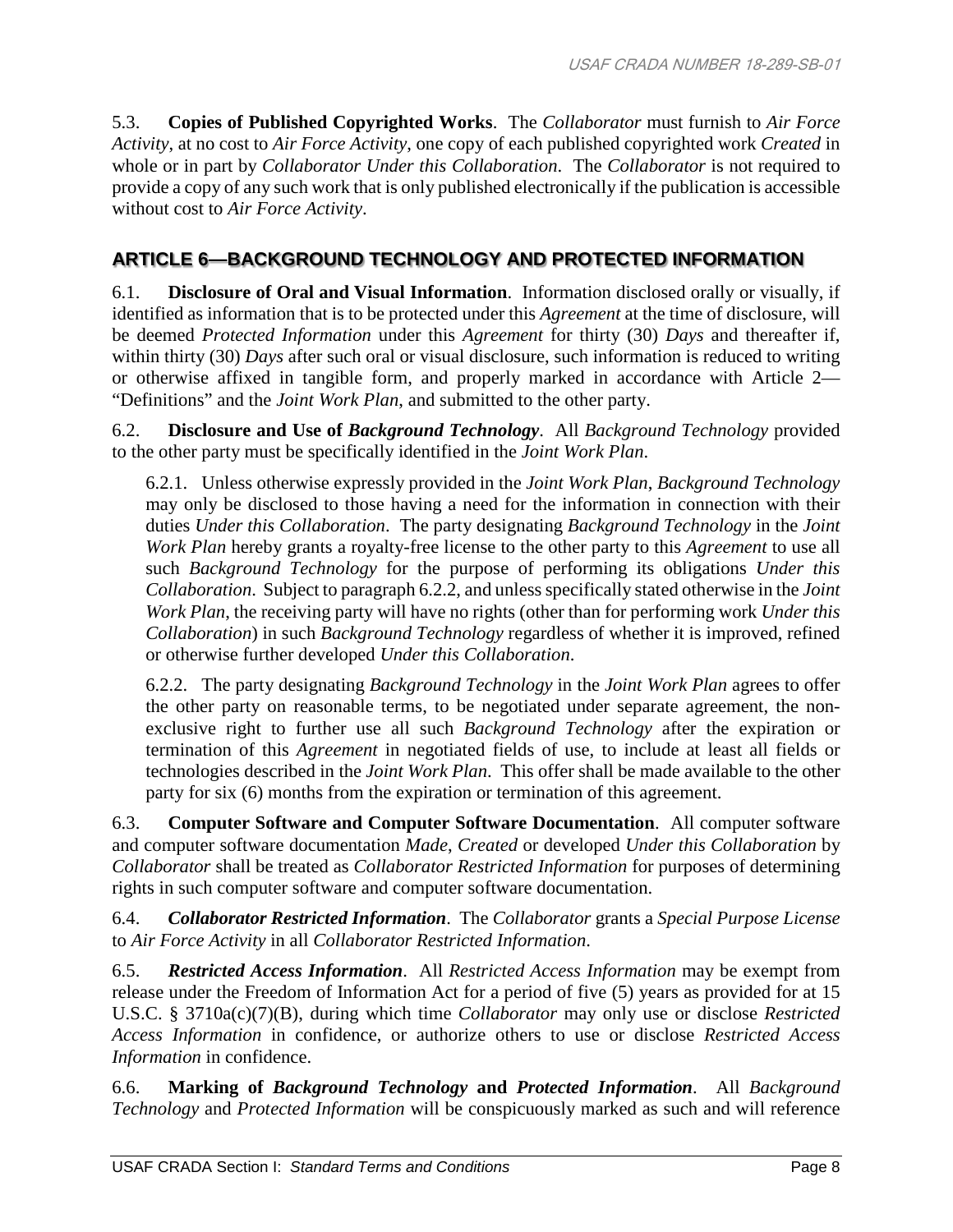this CRADA by number (see Figures 1&2, paragraph E.4 of the *Joint Work Plan*). Neither party will be liable for the release of unmarked *Background Technology* or *Protected Information*. The party receiving properly labeled *Background Technology* or *Protected Information* must comply with all appropriate requirements governing the treatment of such information as described in the *Joint Work Plan.* The receipt or acceptance of improperly or inaccurately marked information shall not adversely affect the rights of the party receiving such information.

6.7. **Future Use of Information and Technology in** *Government* **Procurement**. Any copyrightable work or *Collaborator Restricted Information* to which *Air Force Activity* receives a *Special Purpose License* under this *Agreement* shall be prominently marked with "Government Purpose Rights," as defined under 48 C.F.R. 252.227-7013(a)(13) & 7014(a)(12), or other notice clearly indicating *Government* has at least such rights, when delivered to any party under a federal procurement contract—other than a supplier or support contractor—after the *Effective Date* of this *Agreement* (see Figure 3, paragraph E.4). Under no circumstances shall the mere marking or labeling of such information or technology in accordance with this Article imply that such "Government Purpose Rights" license will automatically change to an "Unlimited Rights" or other license at any time. *See* 10 U.S.C. § 2320.

## **ARTICLE 7—TERM OF AGREEMENT, MODIFICATIONS & TERMINATION**

7.1. **Term of** *Agreement*. This *Agreement* commences on the *Effective Date* of this *Agreement* and shall terminate at the expiration date indicated above the signatures in Section III: *Signatures*, unless both parties hereto agree in writing to extend it further in accordance with paragraph 7.2 or 7.3. Expiration of this *Agreement* shall not affect the rights and obligations of the parties accrued prior to expiration. This *Agreement* may not be modified after its expiration or termination.

7.2. **Modifications**. Any change or extension within the scope of this *Agreement* as authorized by the *Reviewing Official* may be made by *Modification*, which shall be entered into by mutual written agreement signed by the parties' representatives authorized to execute this *Agreement*. Each *Modification* will be attached hereto, a copy of which must be made available to the *Reviewing Official* within thirty (30) *Days* after each such *Modification* is signed by both parties.

7.3. **Amendments**. Any change outside the scope of this *Agreement* may be made by *Amendment*, which shall be entered into by mutual written agreement signed by the parties' representatives authorized to execute this *Agreement* and submitted to the *Reviewing Official*. Each *Amendment* will be attached hereto.

7.4. **Termination**. Either party may terminate this *Agreement* for any reason upon delivery of written notice to the other party. The written notice shall specify an effective termination date at least thirty (30) *Days* after receipt by the other party. Termination of this *Agreement* shall not affect the rights and obligations of the parties accrued prior to the effective date of termination of this *Agreement*. In the event of termination by either party, each party shall be responsible for its own costs incurred through the effective date of termination, as well as its own costs incurred after the effective date of termination and which are unrelated to the termination. If *Air Force Activity* terminates this *Agreement* strictly for mission requirements or national security purposes, it shall not be liable to *Collaborator* or its contractors or subcontractors for any costs resulting from or related to the termination, including, but not limited to, consequential damages or any other costs.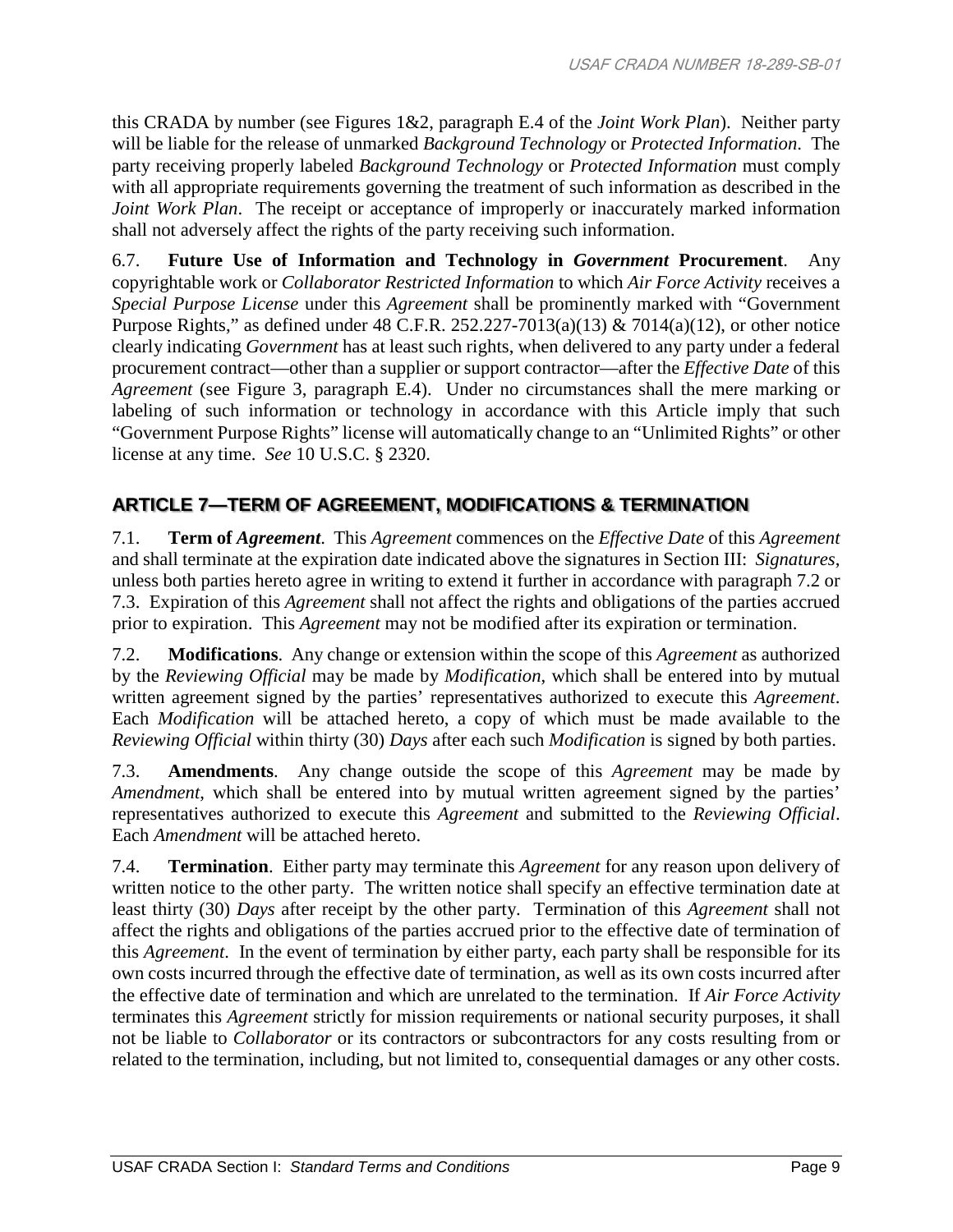## **ARTICLE 8—DISPUTES**

8.1. **Resolution of Disputes**. All disputes arising out of or related to this *Agreement* will be resolved in accordance with this Article. The parties agree to use reasonable efforts to reach a fair settlement of any dispute. Resolution attempts must be documented and maintained in the *Official File*. Pending the resolution of any informal or formal dispute process, work under this *Agreement* not subject to dispute may continue.

8.2. **Informal Resolution**. The parties agree to make a good faith attempt to informally resolve all disputes arising out of this *Agreement* among themselves before pursuing the formal dispute resolution process.

8.3. *Alternative Dispute Resolution* **Process.** In accordance with Department of Defense Instruction 5145.05, *Alternative Dispute Resolution (ADR) and Conflict Management* (27 May 2016) and Air Force Policy Directive 51-12, *Alternative Dispute Resolution* (9 January 2003), the parties should use ADR as an alternative to litigation or formal proceedings to the maximum extent practicable and appropriate. Either party may submit a written request for ADR to the other party any time prior to the submission of a request for a formal decision by the *Reviewing Official*. ADR may be used for all or a portion of the issue in controversy. The *Air Force Activity* shall, within sixty (60) *Days* of receiving or submitting a request for ADR, identify in writing a third-party neutral suitable for the requested ADR process and provide an estimate or cost basis for the process. In identifying such third-party neutral, *Air Force Activity* shall, with the assistance of the Air Force General Counsel (SAF/GC), make use of existing *Government* ADR resources to avoid unnecessary expenditure of time and money. The party in receipt of a request for ADR may provide a written rejection of the requested ADR process, which must include a detailed description of why the requested ADR process is not appropriate. Failure to provide such rejection to the other party within thirty (30) *Days* of the identification of a third-party neutral shall be deemed as an acceptance of the requested ADR process.

8.4. **Formal Decision by** *Reviewing Official*. If informal efforts to resolve disputes are unsuccessful, either party may request a formal decision by the *Reviewing Official*. The *Reviewing Official* must, within sixty (60) *Days* of receipt of the request for decision, issue a formal decision to the parties in writing. The decision of the *Reviewing Official* shall be binding on the parties unless appealed in accordance with paragraph 8.5.

8.5. **Final Agency Decision**. Either party may appeal the formal decision by the *Reviewing Official* by submitting a request for a final agency decision, along with a complete documentation of the dispute process, to the Office of the Secretary of the Air Force General Counsel for Acquisition (SAF/GCQ) within six (6) months of the issuance of the formal decision by the *Reviewing Official*. The Office of the Assistant Secretary of the Air Force for Acquisition (SAF/AQR) shall promptly notify the parties of the final agency decision in writing. The decision of SAF/AQR or designee shall be final and conclusive and shall be binding on the parties. Nothing in this *Agreement* may be interpreted to deny or limit the right of the parties to thereafter seek relief in federal court.

## **ARTICLE 9—REPRESENTATIONS**

9.1. *Air Force Activity*. The *Air Force Activity* hereby represents to *Collaborator* as follows: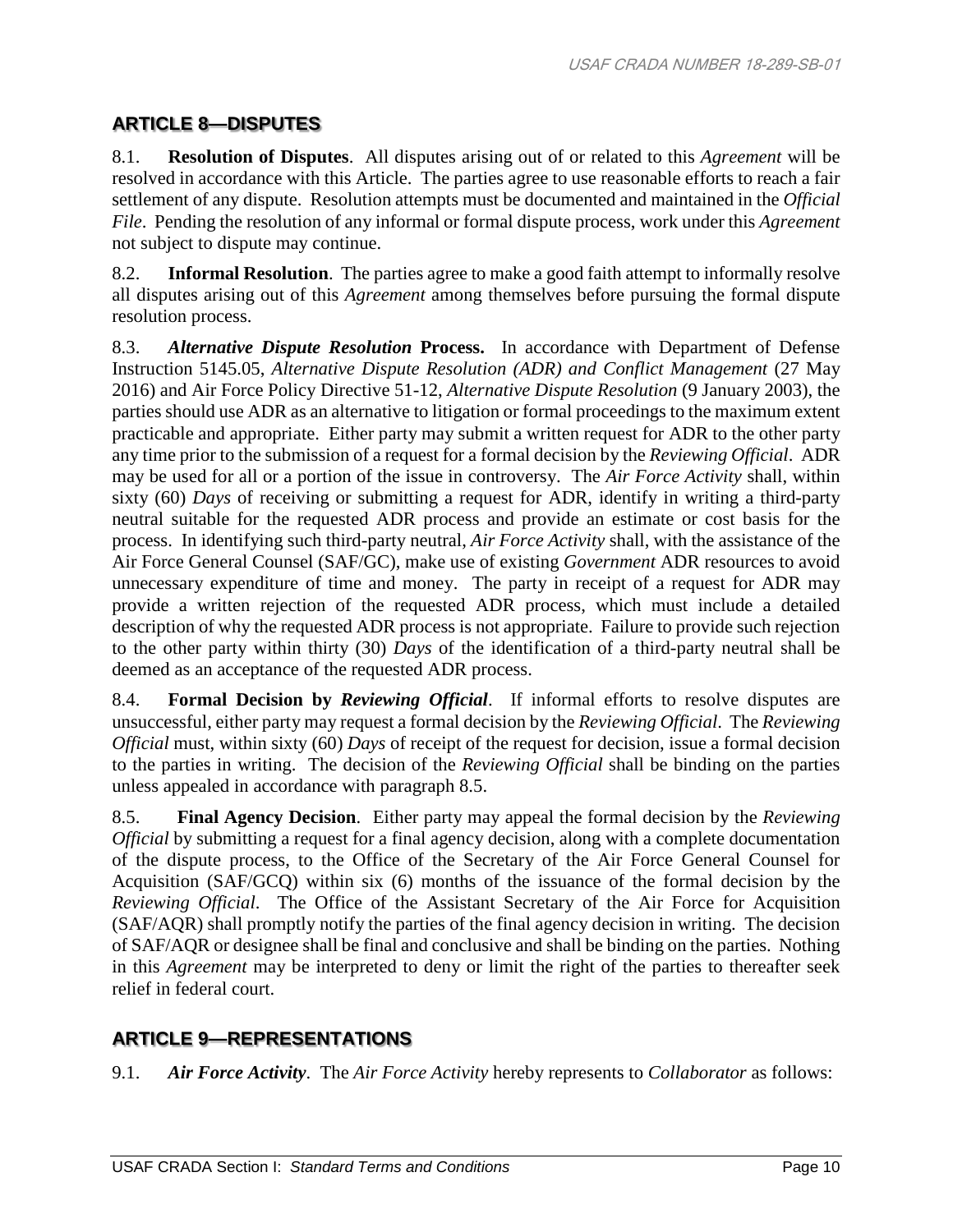9.1.1. **Mission**. The performance of the activities specified by this *Agreement* is consistent with the mission of *Air Force Activity*.

9.1.2. **Authority**. The *Air Force Activity* has obtained, prior to the execution of this *Agreement*, all prior reviews and approvals required by law or regulation. The *Air Force Activity* officials signing and executing this *Agreement* have the requisite authority to do so.

9.1.3. **Statutory Compliance**. The *Air Force Activity*, prior to entering into this *Agreement*, has: (1) given special consideration to entering into CRADAs with small business firms and consortia involving small business firms; (2) given preference to business units located in the United States which agree that products embodying an *Invention Made Under this Collaboration* or produced through the use of such *Invention* will be manufactured substantially in the United States; and (3) taken into consideration, in the event this *Agreement* is made with an industrial organization or other person subject to the control of a foreign company or government, whether or not such foreign government permits United States agencies, organizations, or other persons to enter into CRADAs and licensing agreements with such foreign country.

9.2. *Collaborator*. The *Collaborator* hereby represents to *Air Force Activity* as follows:

9.2.1. **Corporate Organization**. The *Collaborator*, as of the date hereof, is Wright State Applied Research Corporation, a 501(c)(3) tax-exempt nonprofit corporation, a research arm and affiliated entity to Wright State University, duly organized, validly existing and in good standing under the laws of the State of Ohio. The *Collaborator* is not a Small Business, as defined by the Small Business Administration. The *Collaborator* is not a foreign owned or a subsidiary of a foreign owned entity.

9.2.2. **Statement of Ownership**. The *Collaborator* has the right to assignment of all *Inventions Made* and copyrightable works *Created* by its employees *Under this Collaboration*.

9.2.3. **Authority**. The *Collaborator* official executing this *Agreement* has the requisite authority to enter into this *Agreement* and *Collaborator* is authorized to perform according to the terms hereof.

9.2.4. **Infringement**. The *Collaborator* will not knowingly, without appropriate authorization and consent, infringe any third-party's intellectual property rights in the performance of work *Under this Collaboration*. The *Collaborator* will immediately notify *Air Force Activity* of any potential infringement involving work *Under this Collaboration* upon receipt of a notice of infringement or after otherwise becoming aware of any possible infringement of a third party's intellectual property.

9.2.5. **Lawful Compliance**. The *Collaborator* will perform all activities under this *Agreement* in compliance with all applicable laws, regulations and policies.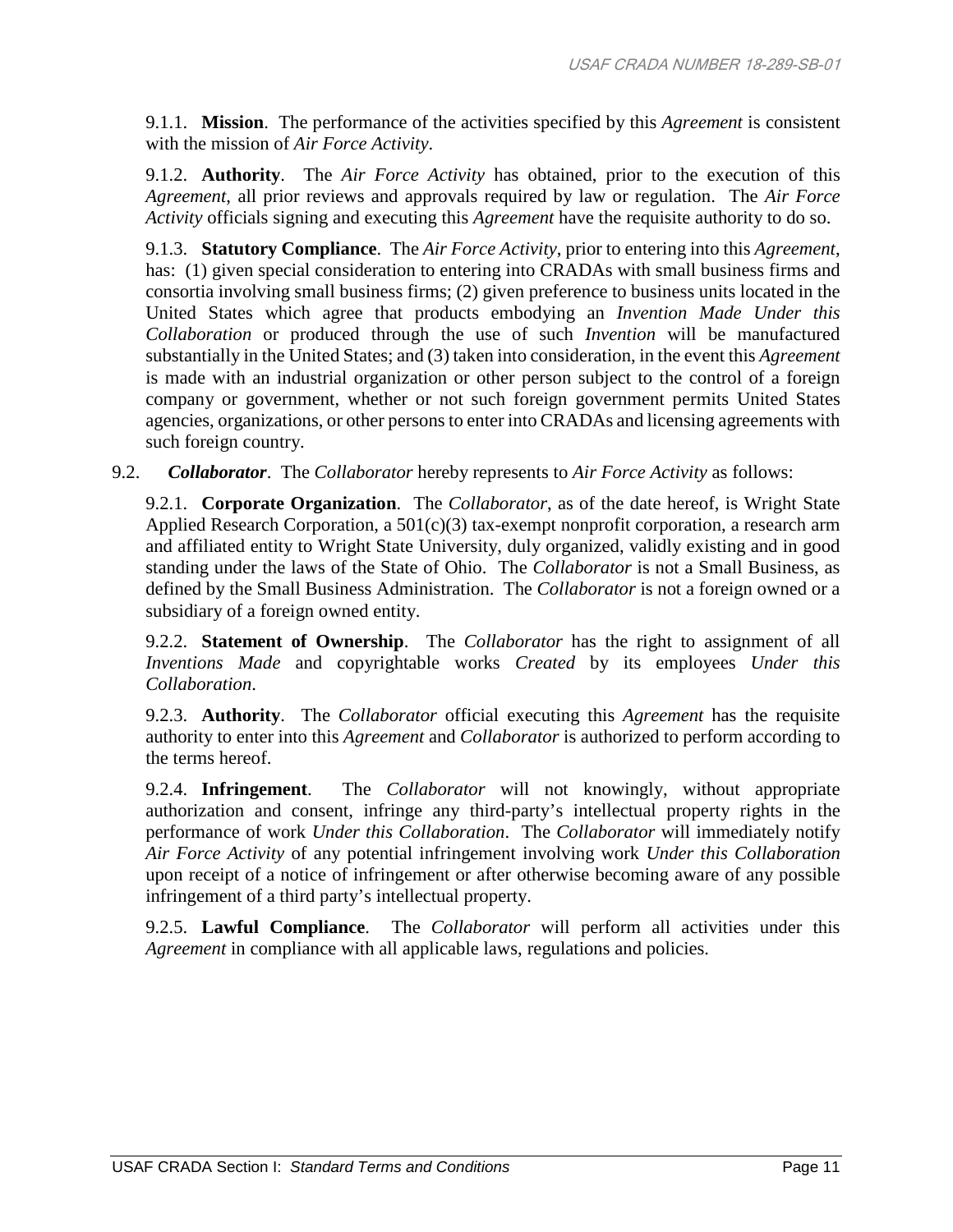9.2.6. **Certification**. Neither *Collaborator* nor any of its principals are currently debarred, suspended, proposed for debarment, declared ineligible, or otherwise excluded from participating in transactions with *Government*, the Department of Defense, or the United States Air Force. The *Collaborator* will promptly notify *Air Force Activity* if such status changes during this *Agreement*.

#### **ARTICLE 10—LIABILITY AND LIMITATIONS**

10.1. **Property**. No real or tangible property or equipment may be furnished to the other party unless specifically identified in the *Joint Work Plan*.

10.1.1. All such property and equipment identified in the *Joint Work Plan* is furnished "AS IS" and the parties make NO EXPRESS OR IMPLIED WARRANTY OF ANY KIND, INCLUDING MERCHANTABILITY OR FITNESS FOR A PARTICULAR PURPOSE, for any property or equipment furnished under this *Agreement*.

10.1.2. All *Government* property and equipment furnished to *Collaborator* under this *Agreement* must be returned to *Air Force Activity* on or before the termination or expiration of this *Agreement*. The *Collaborator* shall immediately return or provide immediate access to any *Government* property or equipment provided to it under this *Agreement* that is deemed essential for national security or mission needs at the absolute discretion of the *Reviewing Official*. The unauthorized use of *Government* property can subject a person to fines, imprisonment, or both, under 18 U.S.C. § 641.

10.1.3. The party that has received property or equipment from the other party under this *Agreement* assumes the risk of, and shall be responsible for, any loss of such property or equipment upon its return, or failure to return when due, to the party providing the property or equipment. All property and equipment provided to the receiving party, unless otherwise specified in the *Joint Work Plan*, shall be returned in the same condition in which it was received, reasonable wear and tear excepted.

10.2. **Intellectual Property**. The parties make NO EXPRESS OR IMPLIED WARRANTY AS TO ANY MATTER WHATSOEVER, including the conditions of the research or any *Invention*  or other intellectual property, or product, whether tangible or intangible, provided, *Made*, *Created* or developed *Under this Collaboration*, or the merchantability, or fitness for a particular purpose of the research or any *Invention* or other intellectual property, or product. The parties further make no warranty that the use of any *Invention* or other intellectual property or product provided, contributed, *Made, Created* or developed *Under this Collaboration* will not infringe any other United States or foreign patent or other intellectual property right.

#### 10.3. **DAMAGES**. IN NO EVENT WILL EITHER PARTY BE LIABLE TO THE OTHER PARTY FOR PUNITIVE, EXEMPLARY, OR CONSEQUENTIAL DAMAGES.

10.4. **No Waiver of Sovereign Immunity**. Notwithstanding any provision to the contrary, *Collaborator* understands and agrees that *Government* will not be liable to any party to this *Agreement*, whether directly or by way of contribution or indemnity, for any claim made by any person or other entity for personal injury or death or for property damage or loss, arising in any way from this *Agreement*, including, but not limited to, the later use, sale, or other disposition of research and technical developments, whether by resulting products or otherwise, whether *Made, Created*, or developed *Under this Collaboration* or contributed by either party pursuant to this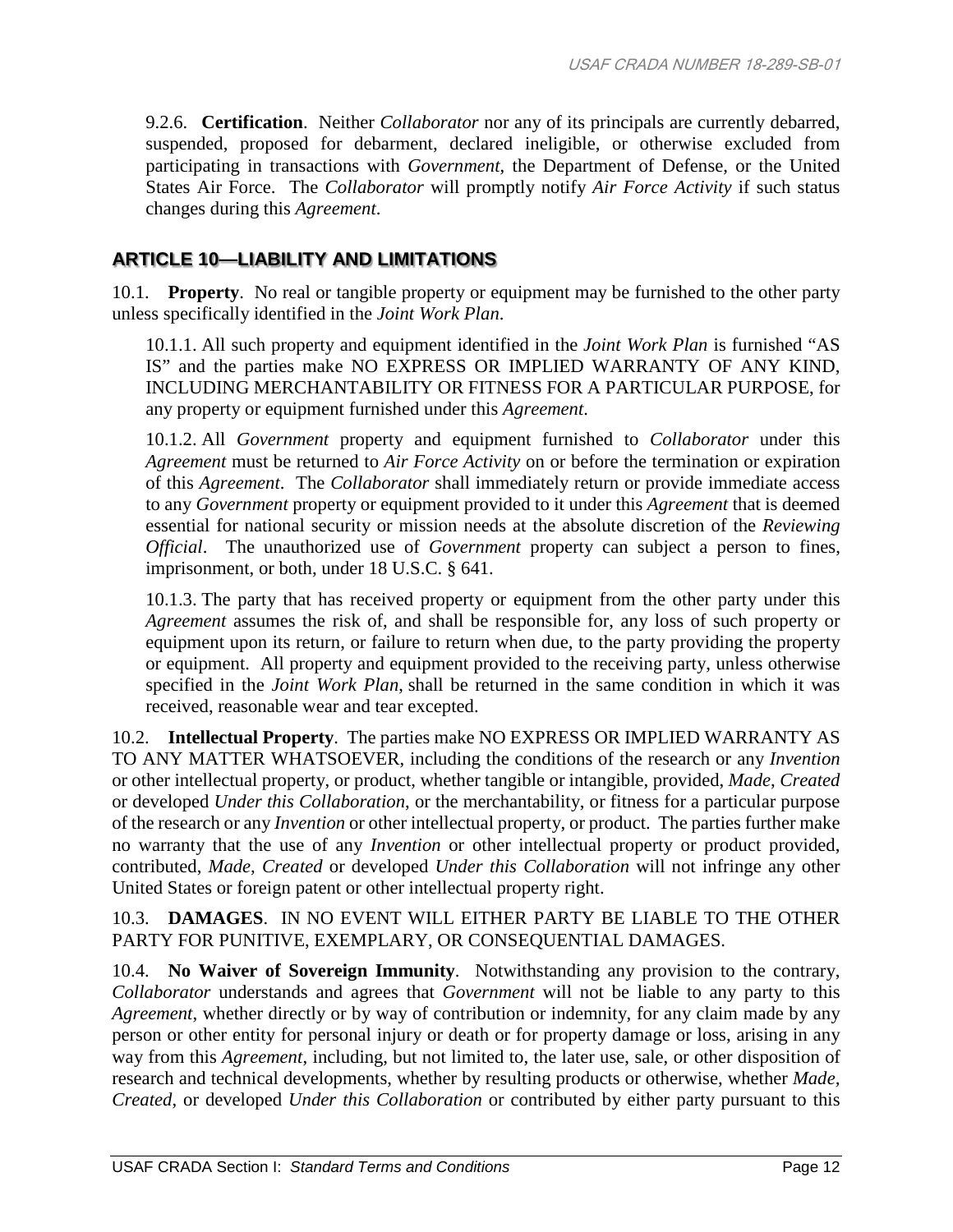*Agreement*, except as provided under the Federal Tort Claims Act (28 U.S.C. § 2671 *et seq.*) or other federal law where sovereign immunity has been explicitly waived.

#### **ARTICLE 11—GENERAL TERMS & PROVISIONS**

11.1. **Disposal of Toxic or Other Waste**. The *Collaborator* is responsible for either the removal and disposal from *Air Force Activity* premises of any additional toxic and hazardous materials and wastes over and above amounts or different from types which would be produced during operations of *Air Force Activity* facilities in the absence of this *Agreement* or for the costs associated with such additional removal or disposal, if any*.* The *Collaborator* must obtain, at its own expense, all necessary permits and licenses as required by local, state, and Federal law and regulation, and will effect such removal and disposal in a lawful and environmentally responsible manner.

11.2. **Force Majeure**. Neither party will be in breach of this *Agreement* for any failure of performance caused by any event beyond its reasonable control and not caused by the fault or negligence of that party. In the event such a force majeure event occurs, the party unable to perform must promptly notify the other party, and in good faith maintain such part performance as is reasonably possible, and resume full performance as soon as is reasonably practicable.

11.3. **Relationship of the Parties**. The parties to this *Agreement* and their employees are independent contractors and are not agents of each other, joint venturers, partners, or joint parties to a formal business organization of any kind. Neither party is authorized or empowered to act on behalf of the other with regard to any contract, warranty, or representation as to any matter, nor will either party be bound by the acts or conduct of the other. Each party will maintain sole and exclusive control over its own personnel and operations.

11.4. **Publicity/Non-Endorsement**. Any public announcement of this *Agreement* must be coordinated between *Collaborator*, *Air Force Activity* and the public affairs office supporting *Air Force Activity*. By entering into this *Agreement*, neither *Air Force Activity* nor the *Government* directly or indirectly endorses any product or service provided, or to be provided, by *Collaborator*, its successors, assignees, or licensees. The *Collaborator* may not in any way imply that this *Agreement* is an endorsement of *Collaborator* or any such product or service.

11.5. **Publication or Public Disclosure**. The parties agree to confer and consult with each other prior to publication or other public disclosure of information obtained from, or results derived from, collaborative activities *Under this Collaboration* to ensure that no *Background Technology, Protected Information,* military critical technology, classified information, export controlled, or other controlled or sensitive information is inappropriately released.

11.5.1. Each party shall provide a complete copy of any such proposed publication or public disclosure to the other party as soon as practicable, subject to the limitations under paragraph 11.5.2, to allow the other party to submit objections to such publication or disclosure and to take suitable steps to secure appropriate protection in a timely manner.

11.5.2. Where submission of a complete copy of the proposed publication or disclosure is limited by law or regulation or where such submission is impractical, the party proposing such publication or disclosure shall provide a summary or description of the relevant information subject to publication or disclosure. Such summary or description shall be as reasonably complete as possible to allow the party to assess the need to protect sensitive information.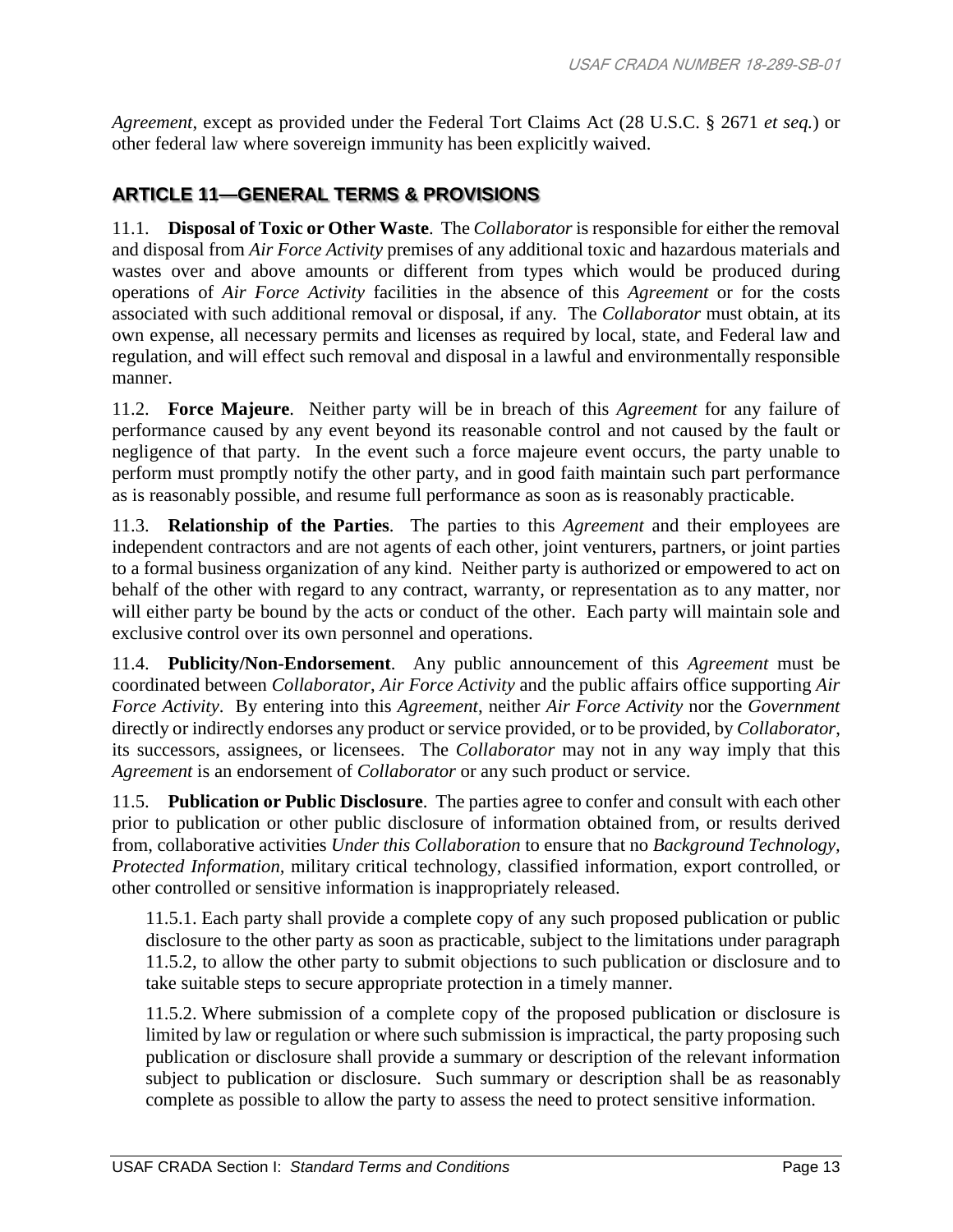11.5.3. Neither party may proceed with such publication or public disclosure within thirty (30) *Days* of providing a copy, summary, or description of such publication or public disclosure under paragraph 11.5.1 or 11.5.2, without the express written consent of the other party.

11.5.4. Failure to object to such proposed publication or disclosure within ninety (90) *Days* after such proposed publication or disclosure was received from the other party, or prior to the actual publication or public disclosure, subject to paragraph 11.5.3, whichever is earlier, shall constitute implied assent to such publication or disclosure.

11.5.5. In all cases, a party proposing to publish or publicly disclose information obtained from the other party that is marked with a restriction limiting the distribution of such information, may not proceed with such publication or public disclosure without the express written consent of the other party.

11.5.6. Under no circumstances shall any review or assent of a proposed publication relieve the publishing party of its obligations under Executive Order 13526, "*Classified National Security Information*," the Arms Export Control Act, or the Export Administration Act.

11.5.7. Subject to the restrictions under paragraph 11.4, any such publication or other public disclosure of work or results *Under this Collaboration* must, unless waived by the other party in writing, include a statement to the effect that the project or effort was made in the performance of a Cooperative Research and Development Agreement with the other party to this *Agreement*.

11.6. **Governing Law**. The construction, validity, performance and effect of this *Agreement* will be governed, for all purposes, by the laws applicable to *Government*.

11.7. **Waiver of Rights**. Any waiver must be in writing and provided to all other parties. Failure to insist upon strict performance of any of the terms and conditions hereof, or failure or delay to exercise any rights provided herein or by law, will not be deemed a waiver of any rights of any party hereto.

11.8. **Entire Agreement**. This *Agreement* represents the entire agreement of the parties and is the complete and exclusive statement of their agreement.

11.9. **Severability**. The illegality or invalidity of any provision of this *Agreement* will not impair, affect, or invalidate the other provisions of this *Agreement*.

11.10. **Survivability**. All rights and responsibilities incurred under Section I: *Standard Terms and Conditions*, and Article E—*Intellectual Property*, shall survive the expiration or termination of this *Agreement*.

11.11. **Assignment**. Neither this *Agreement* nor any rights or obligations of either party hereunder may be assigned or otherwise transferred by either party without the prior written consent of the other party.

11.12. **Controlled Information**. The parties understand that information and materials provided pursuant to or resulting from this *Agreement* may be export controlled or unclassified sensitive and protected by law, executive order, or regulation. Nothing in this *Agreement* may be construed to permit any disclosure in violation of these restrictions.

11.13. **Classified Information**. No classified information will be submitted, received, discussed, or otherwise transferred between the parties under this *Agreement*.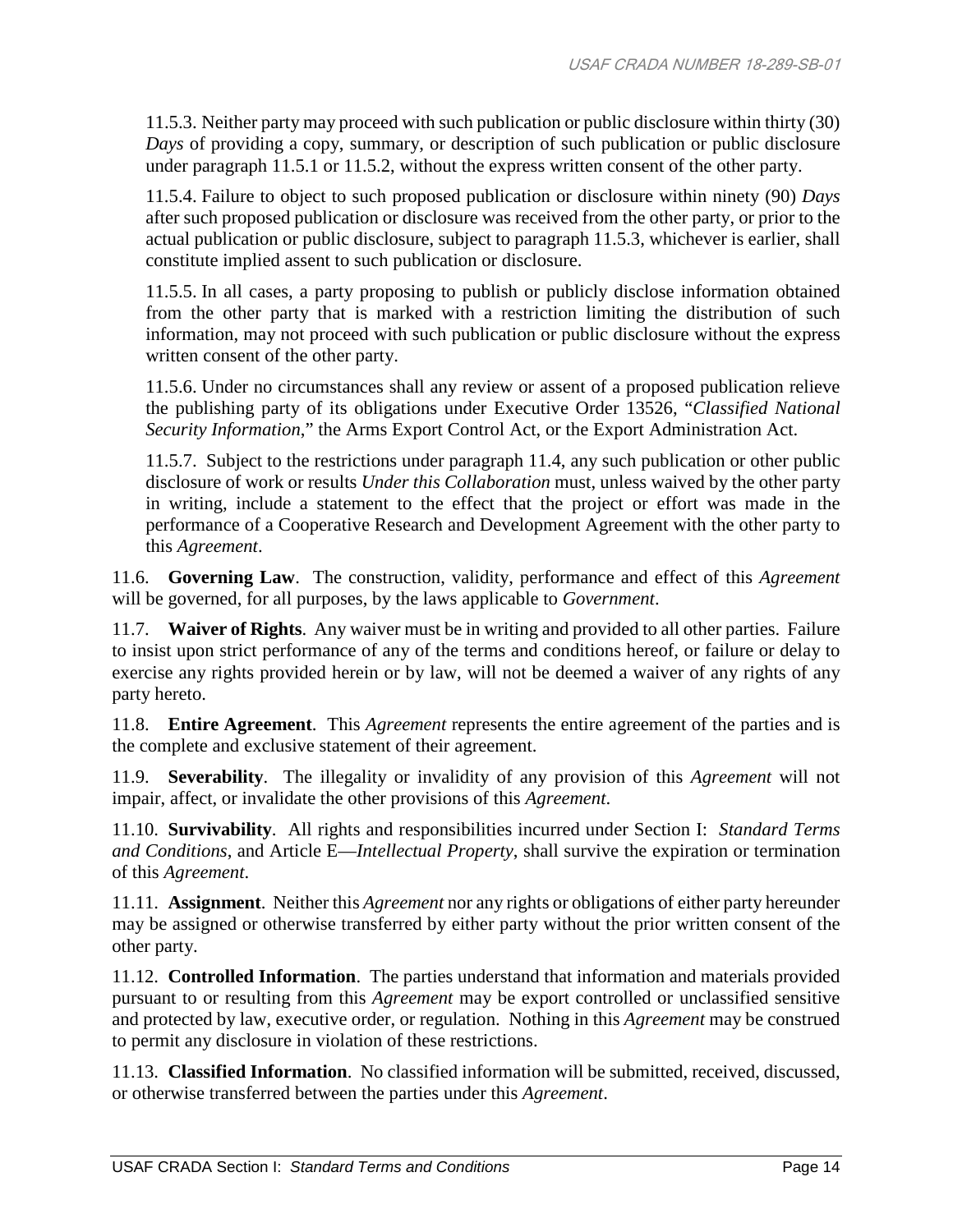11.14. **Records**. The *Air Force Activity* will maintain a complete record of this *Agreement* in the *Official File*. This record will include, for example, a signed copy of this *Agreement*, legal review, all *Modifications*, *Amendments* and attachments thereto, an archive of all *Background Technology* and *Protected Information* provided by either party—which shall be used solely for the purpose of documenting *Air Force Activity's* obligations under this *Agreement*—and all formal notices received by or delivered to *Collaborator* under Article 12—"*Notices*," in accordance with 15 U.S.C. § 3710a(c)(6).

11.13. **No Human or Animal Research**. No work performed *Under this Collaboration* will involve human or animal subjects. Absolutely no human or animal research or testing is authorized under this *Agreement* or any *Modification* thereto.

11.14. **Implementation of Operations Security (OPSEC) by** *Air Force Activity***.** General OPSEC procedures, policies and awareness are required in an effort to reduce program vulnerability to adversary effort to collect and exploit critical information. OPSEC shall be applied as a protective measure throughout the life cycle of this *Agreement*.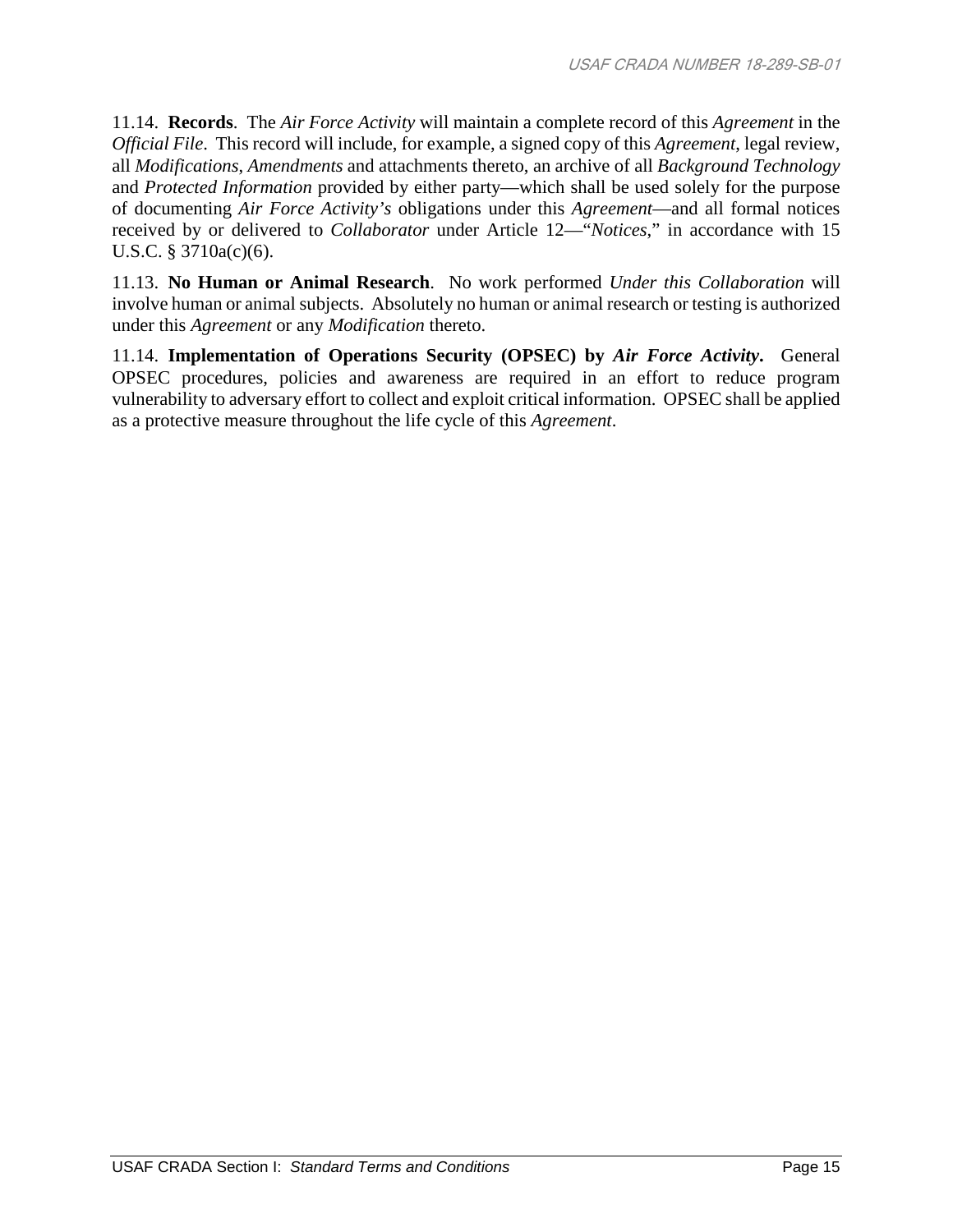#### **ARTICLE 12—NOTICES**

Notices specified in this *Agreement* must be addressed and sent as follows:

12.1. **Formal Notices**. Send formal notices under this *Agreement*, including copyright, invention and patent correspondence, by prepaid, certified U.S. Mail, or by electronic mail with a non-automated confirmation receipt by receiving party (note: If receiving party requires a "wet signature," that party should not provide confirmation to the sender but should instead indicate the need for an original document), to:

| <b>Air Force Activity</b>     | Collaborator                       |
|-------------------------------|------------------------------------|
| Abby Boggs                    | Brian McCartan                     |
| AFRL/SB                       | <b>Contracts Manager</b>           |
| 1864 4th Street               | Wright State Applied Research Corp |
| Wright-Patterson AFB OH 45433 | 4035 Colonel Glenn Hwy             |
| 937-656-7361                  | Beavercreek OH 45431               |
| abby.boggs@us.af.mil          | 937-705-1049                       |
|                               | brian.mccartan@ws-arc.org          |

12.2. **Technical Matters.** Send informal correspondence on technical matters to the Technical Point of Contact (TPOC), designated below, by U.S. Mail or electronic mail to:

*Air Force Activity Collaborator* Arthur F. Huber II AFRL/DO 1864 4th Street, Bldg 15, RN 002 Wright-Patterson AFB OH 45433 937-904-8012 [arthur.huber@us.af.mil](mailto:arthur.huber@us.af.mil)

Dr. David Gross Chief Engineer Wright State Research Institute 4035 Colonel Glenn Hwy Dayton, OH 45431 [David.Gross@wright.edu](mailto:David.Gross@wright.edu) 937-284-2050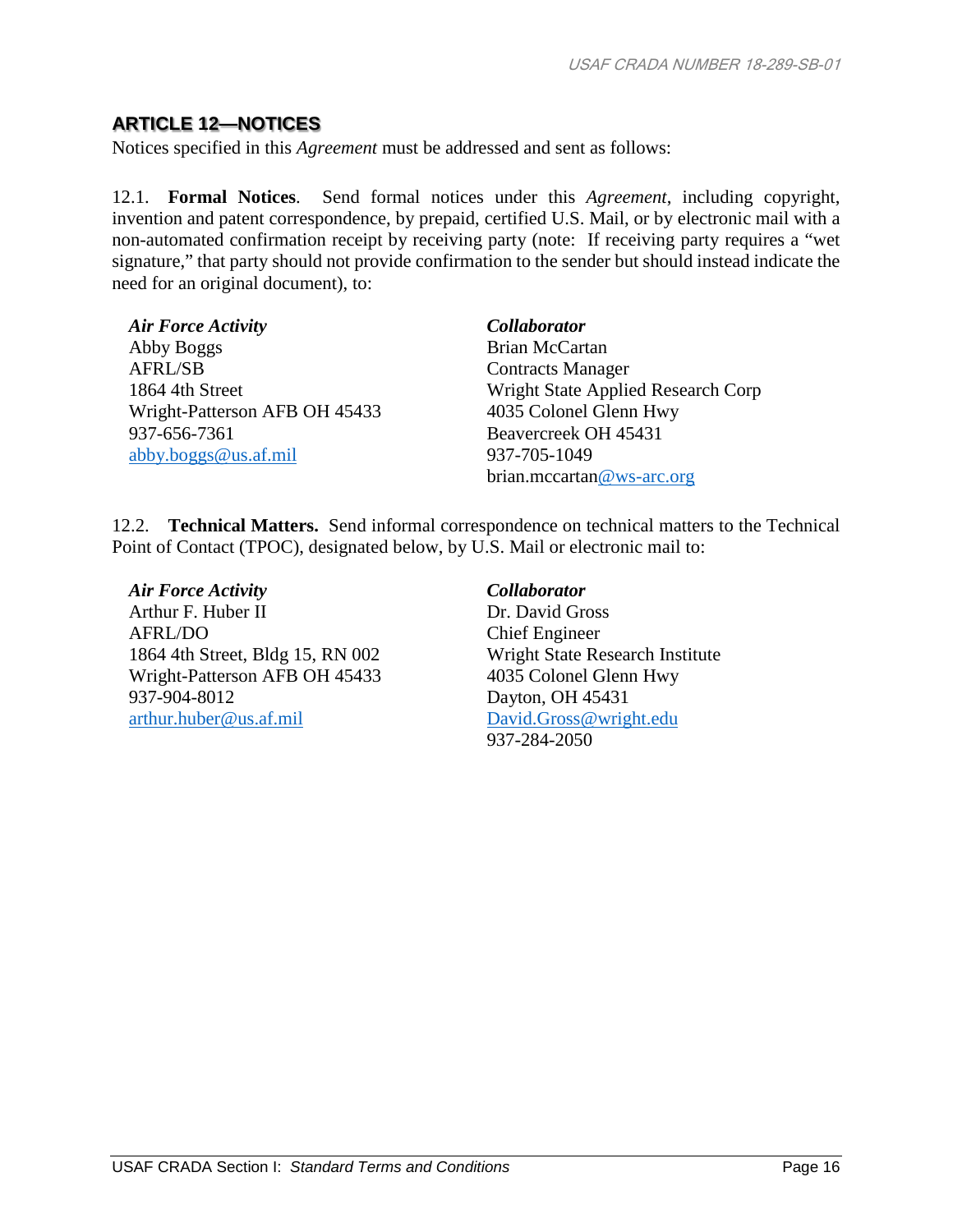## **SECTION II:**

*JOINT WORK PLAN*

## **"Ohio Federal Research Network Flight Testing and Demonstrations"**

### **ARTICLE A—PROJECT DESCRIPTION**

A.1. **Executive Summary**. The Air Force Activity and Collaborator are working with the Ohio Federal Research Network (OFRN) to create a novel approach to technology-based development with a focus on aggregating, integrating, and leveraging federal, academic and private sector capabilities and resources to develop proactive and innovative solutions to address emerging federal and state requirements and emerging market opportunities. OFRN research projects are intended to advance priority research thrust areas of the Air Force Research Laboratory (AFRL), National Air and Space Intelligence Center (NASIC), Naval Medical Research Unit – Dayton (NAMRU-D), National Aeronautics and Space Administration Glenn Research Center (NASA-GRC), the State of Ohio's Adjutant General (TAG), and thrust areas from the United States Marine Corps (USMC).

The development of and requirement for remotely-piloted vehicles in general and more specifically, autonomous aerospace systems has grown dramatically with a variety of designs and targeted dates for deployment. These new classes of vehicles will disrupt existing transportation and logistic systems. However, the certification and fielding of autonomous or semi-autonomous systems has significantly lagged the technology development.

This joint effort is focused on expanding the federal and industry aerospace research, development and sustainment for unmanned air systems (UASs), personal air vehicles (PAVs), and logistics delivery air vehicles (LDVs). Across the different classes, target applications, and technologies, several barriers persist, including FAA flight certification; reliability and safety concerns; and, specific technical and market validation needs.

Under this CRADA technology will be demonstrated in simulated scenarios in coordination with AFRL and the other OFRN partners. OFRN teams are focused on creating technologies to support in-field operations ranging from payload delivery in disaster response and their associated support systems.

The flight demonstrations covered by this CRADA will serve to debut new capabilities in aerospace systems. Such demonstrations have near term-benefit for safe and efficient operations by military, law enforcement, and first responders as well as long-term benefits of improving the performance characteristics of UASs, PAVs, and LDVs.

OFRN intends to support testing and demonstrations of UAS, LDV and PAV systems using the Springfield UAS test site. OFRN is planning many fight demonstrator projects that will enable:

- An increase in the performance, capability, safety, and trust of UAS, PAV, and LDV systems
- A blueprint for rapid prototyping, scaling and qualification of systems
- An increase in deployment and service models
- Delivery of goods/personnel to remote and high value sites
- Changes to the nature of the last mile in logistics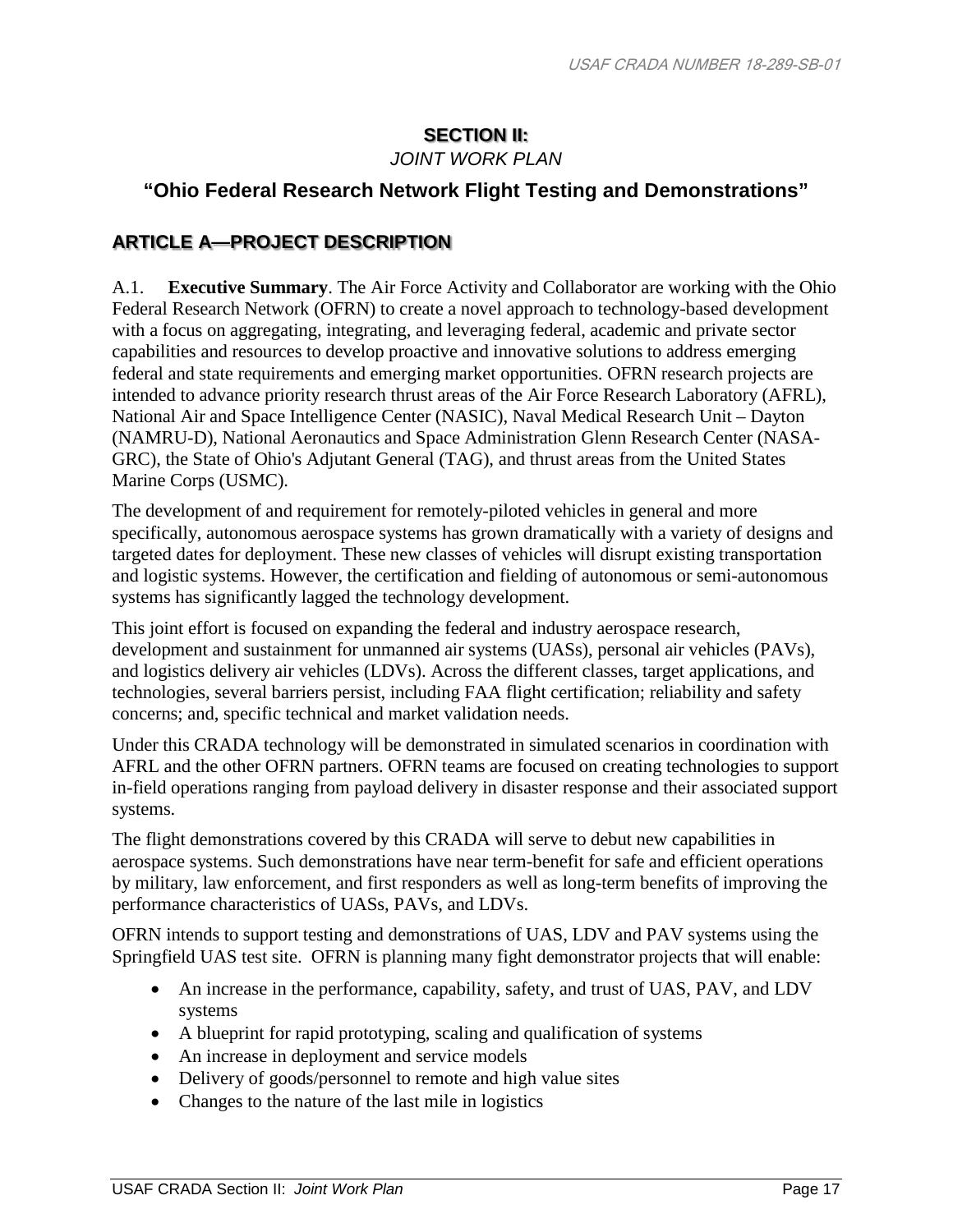- The advancement of automation technology to distributed aircraft models
- Flexible airspace and integration policy

Demonstrations will be based on using the Ohio/Indiana UAS Center (UASC, see <http://www.dot.state.oh.us/divisions/uas/Pages/default.aspx>) in Springfield, OH, and/or the National Center for Medical Readiness (NCMR) Calamityville in Fairborn, OH. The demonstration will evaluate and demonstrate clear benefits to future deployment of UASs, PAVs, and LDVs for multiple applications.



*Figure 1: KSGH Springfield-Beckley Municipal Airport - Springfield, OH*

Figures 1 and 2 illustrate the airspace available for the demonstration scenarios. There are two operational volume airspaces defined, one for Visual Line of Sight (VLOS) operations and another for Beyond Visual Line of Sight (BVLOS) operations. The VLOS airspace is surface to 3,500 feet AGL and an area of approximately 7 NM². The BVLOS airspace is 1,000 feet AGL to 8,000 feet MSL covering an area of over 200 NM². Additional details of the UASC flight requirements including air worthiness, pilot qualification, and additional facility and airspace details will be provided with each test and demonstration.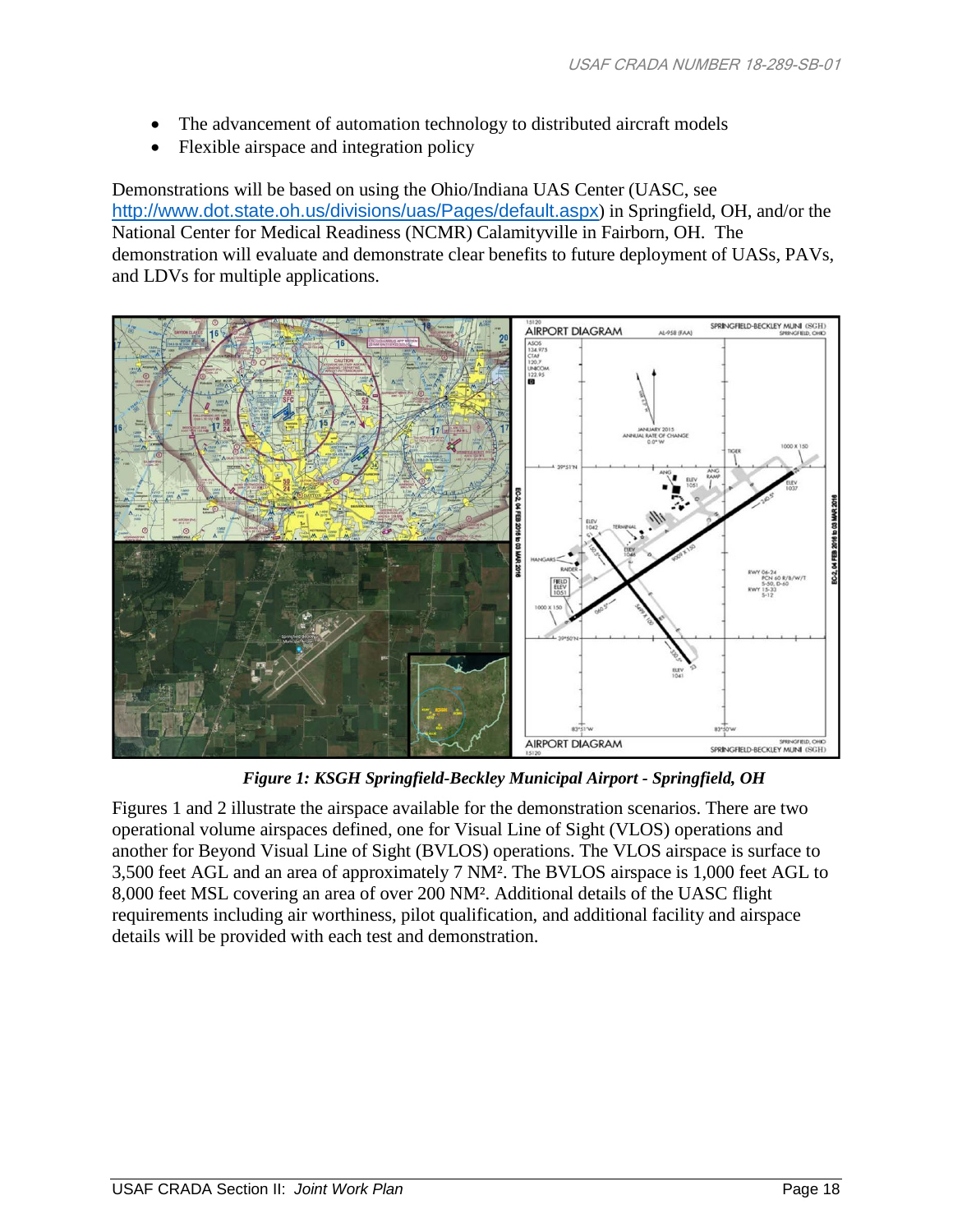

*Figure 2: UASC VLOS and BVLOS Operational Volume*

Figure 3 shows the Calamityville disaster response test area that is also intended to be available for the demonstration scenarios. These are two operational volume airspaces defined, one for Visual Line of Sight (VLOS) operations and another for Beyond Visual Line of Sight (BVLOS) operations. More information is available online about Calamityville (see:

[https://wsri.wright.edu/programs-and-facilities/national-center-for-medical-readiness\)](https://wsri.wright.edu/programs-and-facilities/national-center-for-medical-readiness)



**54 Total Acres** 18 miles from Dayton International Airport 2.0 miles from Wright Patterson AFB<br>12 Miles from Springfield OHANG.

Scenario used during recent large scale exercise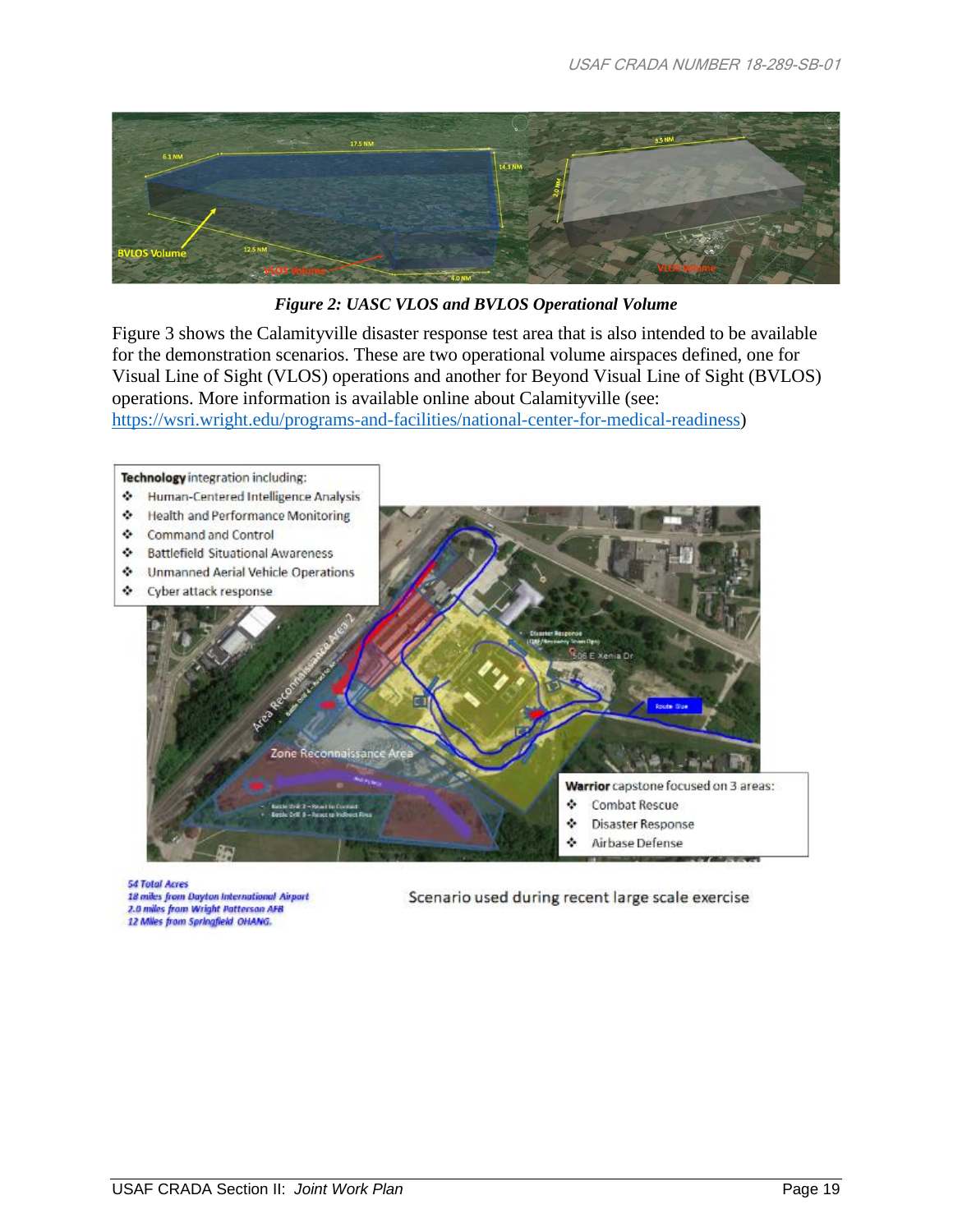

*Figure 3: Calamityville Disaster Response Test Area* 

UASs, PAVs, and LDVs will be deployed to these two sites to show how proposed technologies could improve their deployment. Examples include but are not limited to:

- Communication and relay systems
- New in-flight sensors and computing systems
- Innovations for detect and avoid systems
- Increased autonomy of systems
- Increased efficiency of energy systems,
- Propulsion that allows longer endurance flights, or
- New flight profiles

#### **ARTICLE B—OBJECTIVES**

B.1. **Nature of Collaboration and CRADA Objectives**. The overall nature and objective of this collaboration is to advance the state of the art of UAS vehicles and their inherent technologies to include their command and control, particularly, in the National Airspace System. Through this CRADA both the *Air Force Activity* and *Collaborator* will enhance their capabilities to make UAS technologies of greater relevance to their respective customer communities.

B.2. **Technology Transfer**. Federally-owned or originated technology in the form of testing techniques and use of the specialized facility known as the Ground-Based Detect and Avoid (GBDAA) System which is currently owned and was developed by *Air Force Activity*, and the data resulting from the use of such equipment and facilities, will be made available to *Collaborator*. This Agreement provides a mechanism for *Air Force Activity* and *Collaborator* to combine and share their respective knowledge and experience in this area of research. The *Collaborator* and *Air Force Activity* each bring complementary aerospace research and development as well as flight testing and demonstration experience, personnel, facilities, and services to conduct research projects in support of UASs, LDVs and PAVs. The scientific data and knowledge gained from this Agreement will be shared between the *Air Force Activity* and *Collaborator* and made available to third-party researchers in both the public and private sectors to the extent permitted by this Agreement. The technologies evaluated under this Agreement may have both military and commercial applications in UASs, LDVs, and PAVs. It is anticipated that data, collected at both *Collaborator* and *Air Force Activity* facilities will be transferred on a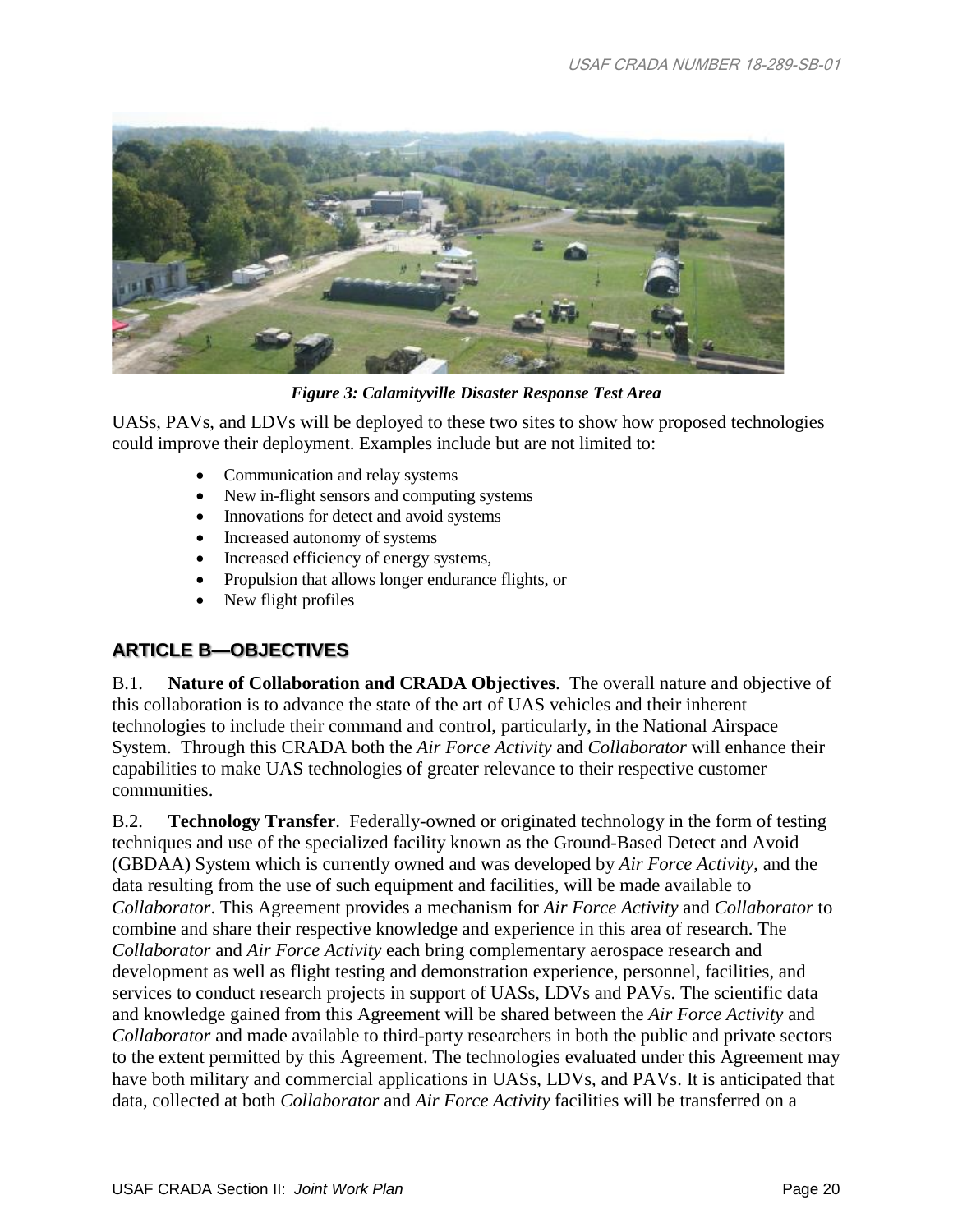recurring basis to the private sector, in compliance with the statutory requirement of the Federal Technology Transfer Act.

#### B.3. **Benefit to Air Force Mission**.

B.3.1. **Description of Benefit to** *Air Force Activity*. The *Air Force* will benefit by the creation of a major test site and demonstration facility near WPAFB that facilitates joint efforts to research, develop, and test innovations with industry, academia and local government. Additionally, the projects sponsored by the *Collaborator* will promote direct advisory relationships with the Air Force, which can provide another method for the *Air Force* to attain a strategic advantage through introduction to new ideas from non-federal partners. The *Air Force* would also benefit by having access to projects that seek to increase the rate of manufacturing and use of virtual test systems. These innovations alone would build for the *Air Force* distinct domestic abilities to rapidly test, certify and deploy aircraft and subcomponents to adapt to rapidly changing profiles. Finally, through the close partnership with *Collaborator*, the Air Force would have direct access not only to top research talent in academia and industry, but also a pipeline of technical students that have training and direct experience in *Air Force* relevant areas.

B.3.2. **Estimated Benefit to** *Air Force Activity*. This project will allow *Air Force* Activity to leverage the expertise and research results of *Collaborator* to accelerate the research and development needed to realize UAS/LDV products that meet Air Force needs. Access to Collaborator's expertise and research results will save thousands of dollars and hundreds of hours of development time for *Air Force Activity*.

#### B.4. **Benefit to** *Collaborator*.

B.4.1. **Description of Benefit to** *Collaborator*. The *Collaborator* will benefit by having access to *Air Force Activity's* personnel, unique resources, and operational-specific data, and access to military test facilities. This work will further enhance the aerospace industrial base while leveraging research funding, talent, and capabilities development to support future Federal, State, and Industry aerospace requirements. The OFRN has established a novel approach to technology-based development through its focus on aggregating, integrating, and leveraging federal, academic and private sector capabilities and resources to develop proactive and innovative solutions that address emerging federal and state requirements and market opportunities. OFRN research projects are intended to advance priority research thrust areas of the Air Force Research Lab (AFRL), National Air and Space Intelligence Center (NASIC), Naval Medical Research Unit – Dayton (NAMRU-D), National Aeronautics and Space Administration Glenn Research Center (NASA-GRC), and the State of Ohio's Adjutant General (TAG). Also included in this initiative are thrust areas from the United States Marine Corps (USMC) related to manufacturing and logistics automation. Through its collaboration with the AFRL, NASIC, NAMRU-D, NASA-GRC, USMC, and TAG, OFRN has identified research priorities of mutual interest and has organized universities and colleges in Ohio around these organizations' missions, technology roadmaps, and strategic priorities. The aim of the OFRN is to provide value to its Federal customers so that the State of Ohio and the Ohio aerospace industry benefit in return. The State of Ohio will benefit from the transition of the research it conducts or sponsors with *Air Force Activity* assistance to Ohio defense and commercial enterprises that will create new products and fill new jobs.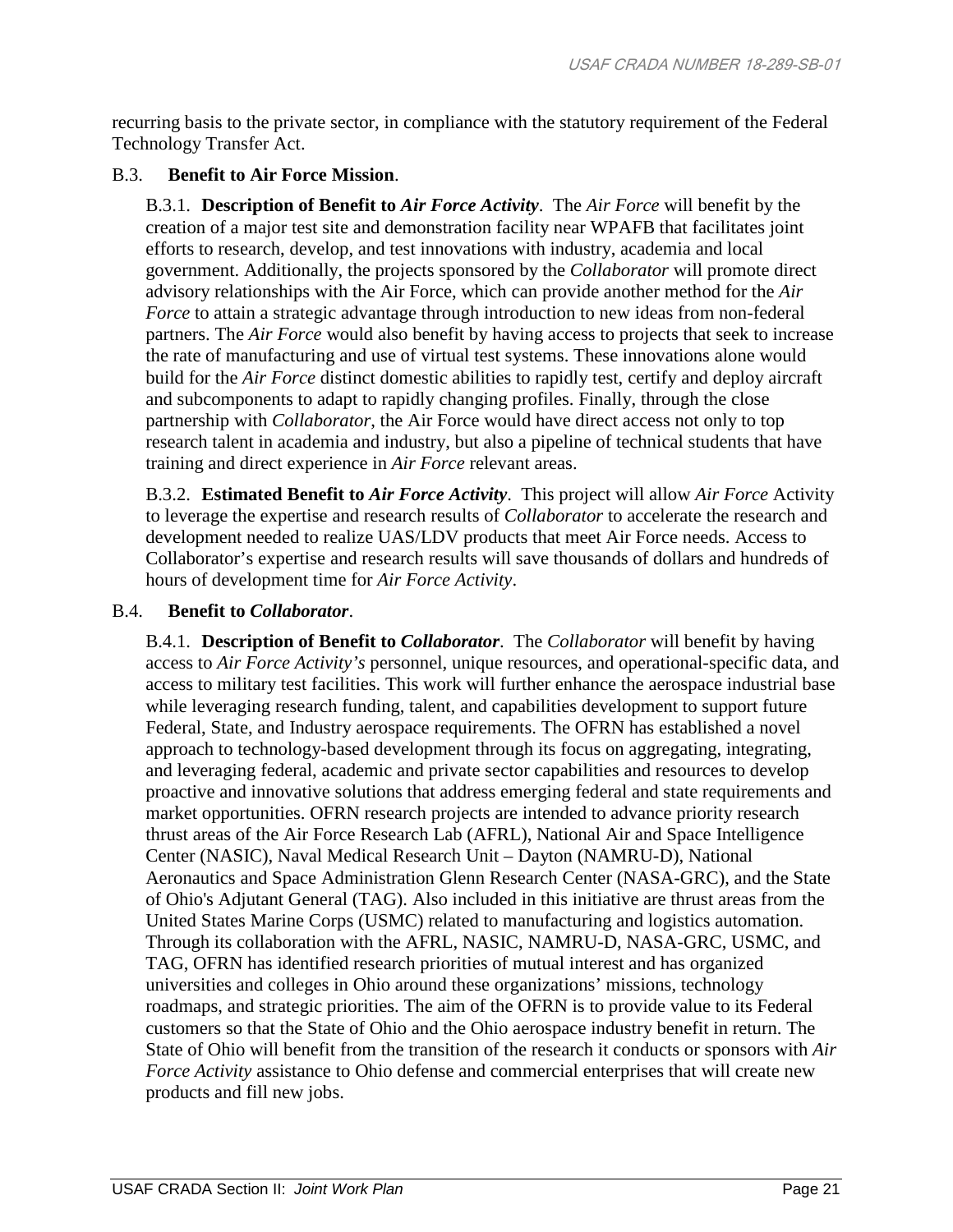B.4.2. **Estimated Benefit to** *Collaborator*.The *Collaborator* will benefit by having access to *Air Force Activity* personnel, expertise, processes, and facilities. Such access will save hundreds of thousands of dollars it would cost to independently develop such resources**.**

#### B.5. **Estimated Value of Contributions**.

B.4.1 **Estimated Contributions by** *Air Force Activity*. The *Air Force Activity* estimates the following contributions toward this CRADA effort:

| <b>TOTAL</b>               | \$ | 2.625M       |
|----------------------------|----|--------------|
| (6) Other Resources        | S  |              |
| (5) Intellectual Property  | \$ |              |
| (4) Supplies and Equipment | \$ | $0^{\wedge}$ |
| (3) Facilities             | \$ | $2.5M^*$     |
| (2) Services               | \$ | \$0          |
| $(1)$ Personnel / Labor    | S  | $0.125M*$    |

\* one half man-year over the life of this CRADA

# value of AF investment in specialized equipment/facilities made available through this CRADA

^ captured in facilities figure

B.4.2 **Estimated Contributions by** *Collaborator*.The *Collaborator* estimates the following contributions toward this CRADA effort:

| <b>TOTAL</b>                | \$ | 7.025M |
|-----------------------------|----|--------|
| (6) Other Resources (Funds) |    | 6.900M |
| (5) Intellectual Property   | \$ |        |
| (4) Supplies and Equipment  | Я  |        |
| Facilities<br>(3)           | \$ |        |
| (2) Services                | \$ |        |
| $(1)$ Personnel / Labor     | \$ | 0.125M |

## **ARTICLE C—PARTIES AND OTHER PARTICIPANTS**

C.1. **Relationship of Parties**. The *Air Force Activity* and *Collaborator* have not previously worked together in a formal fashion, but have held numerous informal discussions on this unique cooperative opportunity, leading to the decision to enter into this *Agreement* based on *Collaborator's* demonstrated capabilities, expertise, and level of interest. The *Air Force Activity*  is not: (1) providing an unfair competitive advantage to *Collaborator*; (2) unduly competing with the private sector; or (3) establishing a sole source for future procurement needs.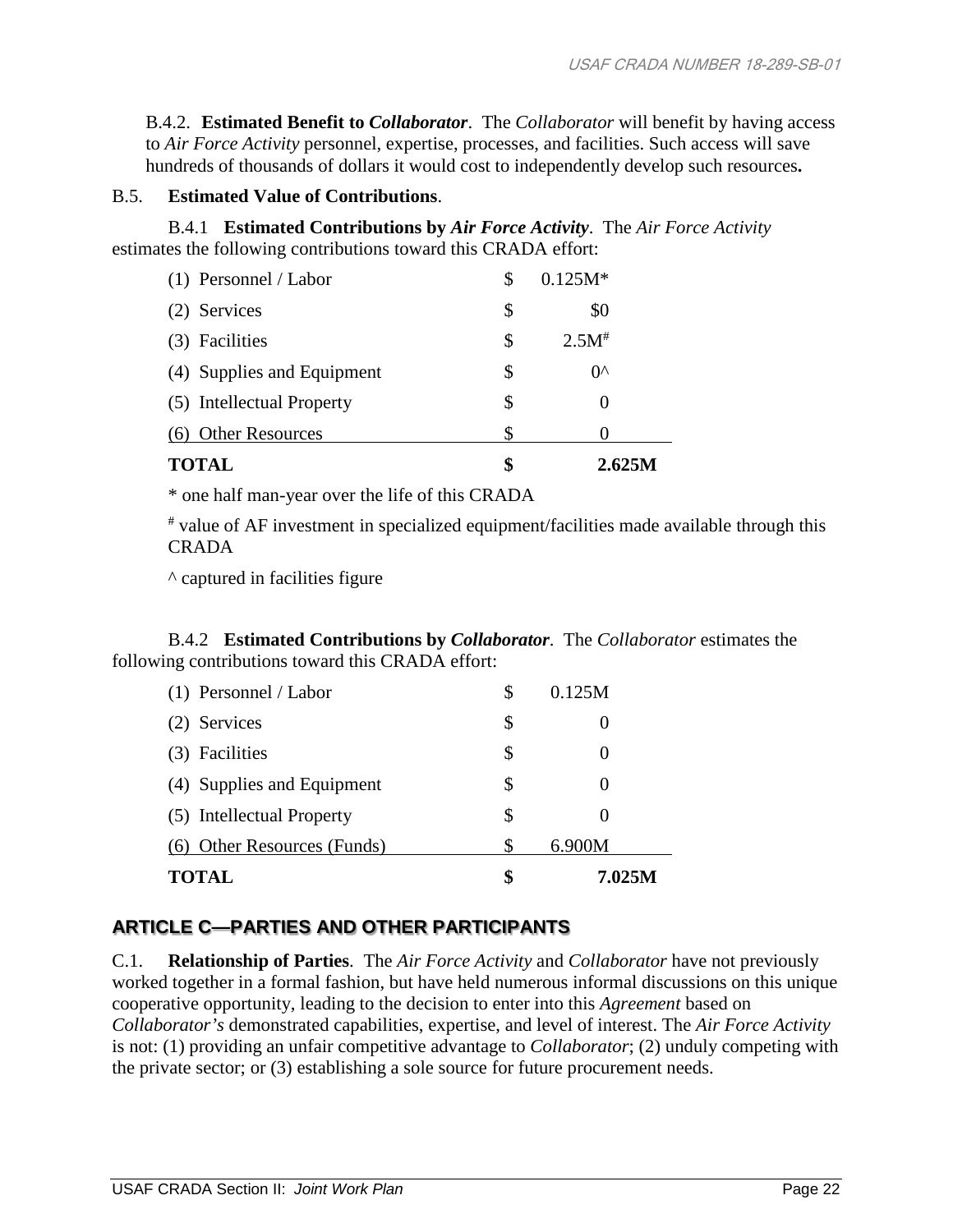C.2. **Other Participants**. The *Air Force Activity* anticipates that the following participants will contribute to this *Agreement*:

- OH/IN UAS Center (indirect via scheduling/operation of the GBDAA system under existing agreements with the *Air Force Activity*)
- City of Springfield (indirect via fees paid for use of KSGH airspace)

## **ARTICLE D—TECHNICAL TASKS**

D.1. **Air Force Activity**. The *Air Force Activity* will:

D.1.1. Within thirty (30) days after the *Effective Date* of this *Agreement*, arrange for and participate in a kickoff meeting with *Collaborator*.

D.1.2. Assist in the design and planning of the flight demonstrations covered by this CRADA

D.1.3. Be responsible for conducting technical, safety, operator, and airworthiness reviews as a necessary precondition to use Air Force Activity resources.

D.1.4. Be responsible for Flight Test approval for experiments conducted using Air Force Activity resources.

D.1.5. Assist Collaborator in conduct of experiments using Air Force Activity resources, involving both military and civilian systems as needed/appropriate. This primarily includes access to airspace and/or provision/operation of the GBDAA system in a manner relevant to the Collaborator's test activities at the Springfield UAS test site and NCMR Calamityville.

#### D.2. **Collaborator**. The *Collaborator* will:

D.2.1. Within thirty (30) days after the Effective Date of this Agreement, participate in a kickoff meeting with Air Force Activity to discuss detailed project plans and mechanisms for coordination.

D.2.2. Provide all required documentation and expertise to facilitate Air Force Activity's technical, safety, operator, and airworthiness review and approval processes for use of Air Force Activity resources.

D.2.3. Provide regularly scheduled communication with Air Force Activity detailing the progress of efforts and coordinating on any issues that may require collaborative resolution.

D.2.4. Assist Air Force Activity with writing test procedures and protocols, as required.

D.2.5. Provide personnel and test supplies as needed to assist with testing activity.

D.2.6. Provide post-test documentation detailing results of test activities to include assessments of test item performance against desired or expected objectives.

#### **ARTICLE E—INTELLECTUAL PROPERTY**

E.1. *Background Technology*. A designation of relevant *Background Technology*, if any, each party brings to this *Agreement* is listed below, along with a detailed description or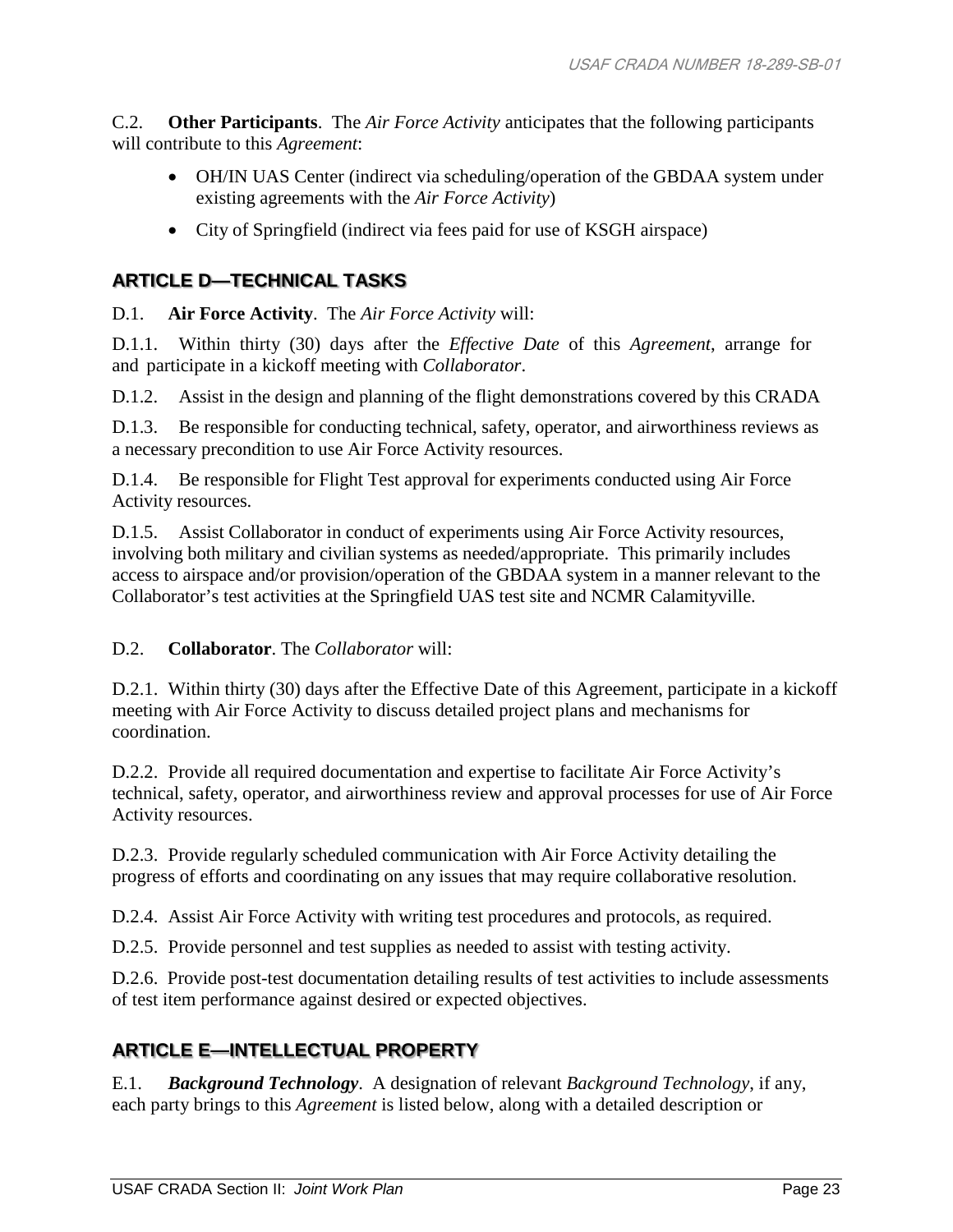appropriate citation (e.g., patent number, software version, etc) for each item and the type of intellectual property protection that applies (e.g., trade secret, copyright, patent or patent application, etc). No *Background Technology* may be added after the *Effective Date* except by *Modification* or *Amendment*.

E.1.1. *Air Force Activity Background Technology.* The GBDAA system is based upon technology operated by the Federal Aviation Administration (FAA) known as the Standard Terminal Automation Replacement System Enhanced Local Integrated Tower Equipment (STARS ELITE). This system and information describing its technical details is controlled under the International Traffic in Arms Regulations (ITAR). The STARS ELITE is an air traffic control automation system used in many air traffic control (ATC) facilities around the United States adapted for use within the GBDAA. The system receives and processes target reports, weather, and other non-target messages from ATC sensors. It also detects unsafe proximities between tracked aircraft and provides visual and aural warnings according to programmed and selectable settings. It may be necessary to share some technical interface and procedural information about the STARS ELITE system with the Collaborator to support individual test activities. This information will be protected in compliance with the ITAR regime.

#### E.1.2. *Collaborator Background Technology.* None.

E.2. **No Effect on Rights of** *Background Technology*. Except as provided in paragraph 6.2, the designation of technology as *Background Technology* does not create or establish any rights in *Background Technology*. Nothing in this *Agreement* shall be construed to otherwise alter or affect any rights of either party to any technology listed as *Background Technology* that exist or are modified outside this *Agreement*.

E.3. **Other Privileged or Proprietary Information**. Privileged or proprietary information (e.g., commercial or financial information developed prior to this *Agreement* but not qualifying as *Background Technology*), should be conspicuously marked with the appropriate legend (e.g., "Proprietary Information") when provided to the other party. The receiving party shall protect such information with at least the same care as it would protect its own trade secret information (or information that would be a trade secret if originating from a non-federal party).

#### E.4. **Standard Markings.**

E.4.1. *Background Technology*. All *Background Technology* will be identified as such with a marking. For example: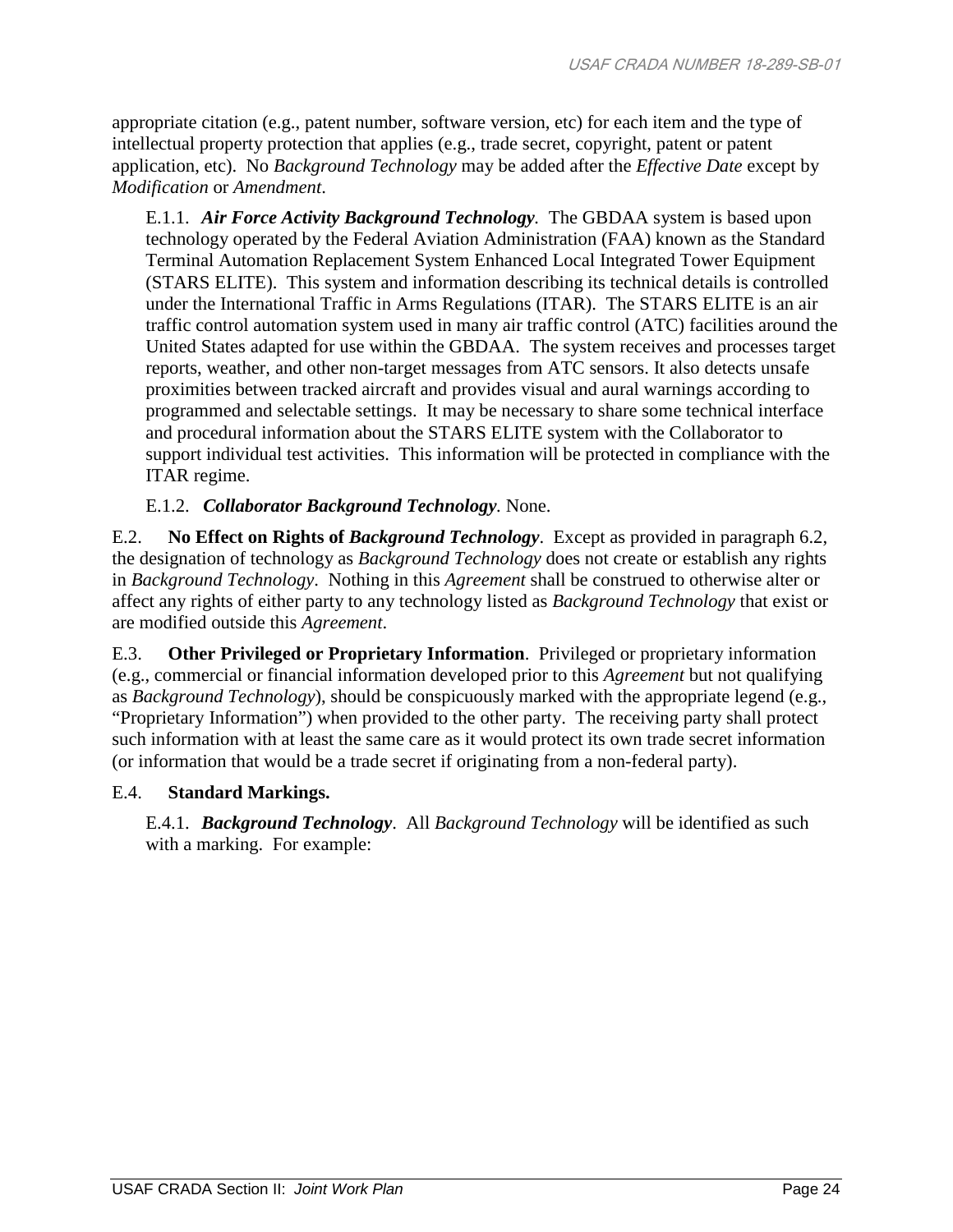#### **[PARTY NAME] – BACKGROUND TECHNOLOGY**

The right to use, modify, reproduce, release, perform, display, disclose or dispose of information revealed herein is restricted in accordance with CRADA No. FY-###-LAB-##.

This information shall be protected in accordance with 15 U.S.C. §  $3710a(c)(7)$ . Any information subject to this legend may only be reproduced or disclosed if authorized under that agreement and every such reproduction or disclosure must also be prominently marked with this legend.

If you are not permitted to receive this information under that agreement, you must immediately return it to an authorized representative.

Figure 1: Marking of *Background Technology*

E.4.2. *Protected Information*. All *Protected Information* will be identified as such with a marking. For example:

#### **[PARTY NAME] – PROTECTED INFORMATION**

The right to use, modify, reproduce, release, perform, display, disclose or dispose of information revealed herein is restricted in accordance with CRADA No. FY-###-LAB-##.

This information shall be protected in accordance with 15 U.S.C. §  $3710a(c)(7)$ . Any information subject to this legend may only be reproduced or disclosed if authorized under that agreement and every such reproduction or disclosure must also be prominently marked with this legend.

If you are not permitted to receive this information under that agreement, you must immediately return it to an authorized representative.

Figure 2: Marking of *Protected Information*

E.4.3. **Future Use of Information subject to** *Special Purpose License*. Use of information developed or *Created Under this Collaboration* and subject to a *Special Purpose License* in a future *Government* procurement, in accordance with paragraph 6.8, will be identified as such with a marking. For example: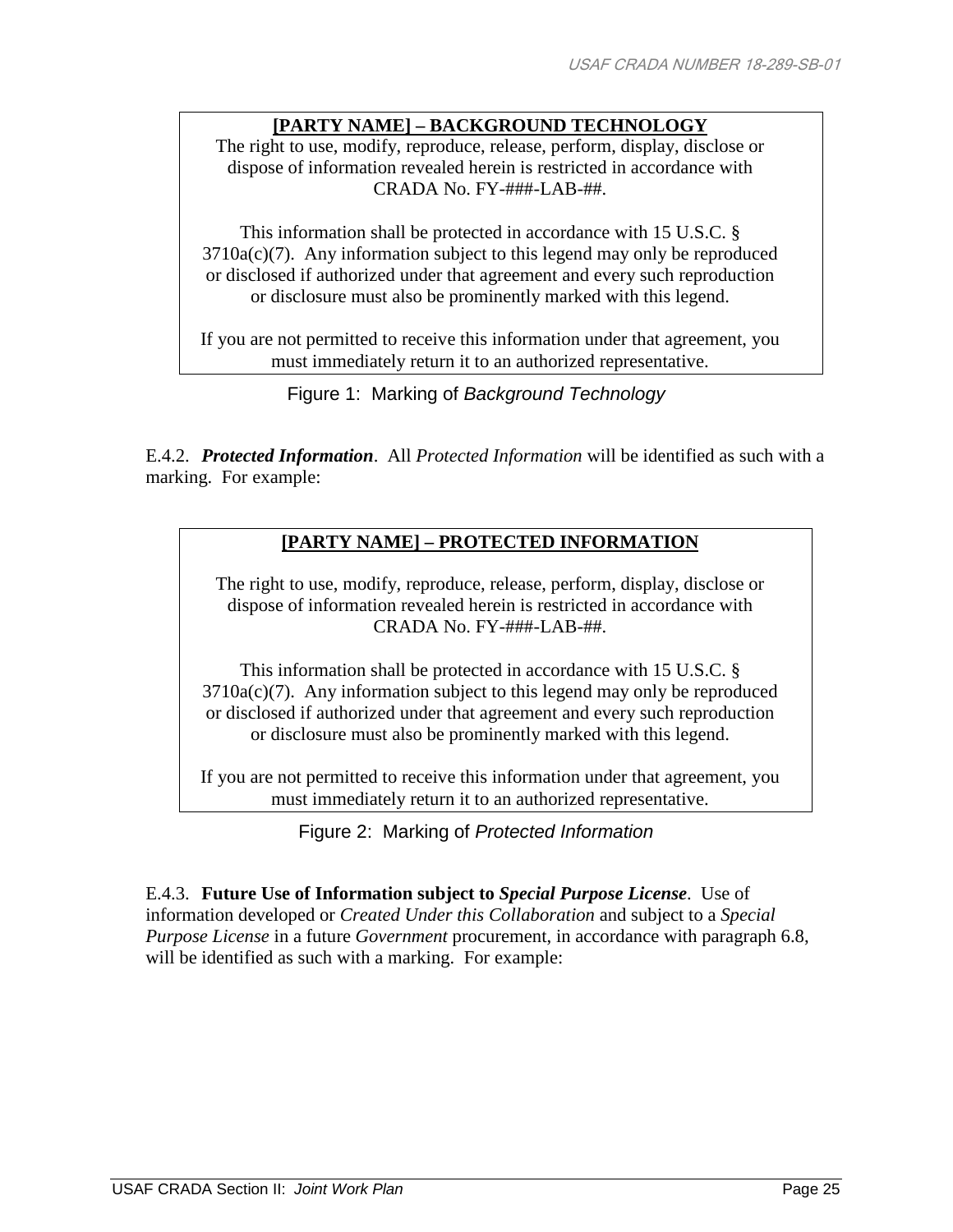#### **GOVERNMENT PURPOSE RIGHTS**

CRADA No. [FY-###-LAB-##]

[Collaborator Name]

[Collaborator Address]

Expiration Date: NONE

Figure 3: Marking of information subject to *Special Purpose License* in future *Government* procurement

#### **ARTICLE F—DELIVERABLES**

F.1. **Property and Equipment**. None

F.2. **Annual and Interim Reports**. The *Collaborator* will prepare final reports throughout the life of this *Agreement* for each individual activity conducted/sponsored by the *Collaborator*. These individual activity final reports will include: a summary of each individual activity, issues encountered and resolved or left unresolved objectives met and unmet, technology advanced or developed, and benefits accrued. The *Air Force Activity* will prepare at least one briefing describing the results of the work by the end of each one-year period during the term of this *Agreement*.

F.3. **Final Report**. The final summary report for this *Agreement* will be completed jointly by *Air Force Activity and Collaborator* and will be completed by the last day of the month following the month of termination or expiration of this *Agreement*. The format of the final report will be determined by mutual consent of *Air Force Activity* and *Collaborator*.

F.4. **Delivery of Reports**. All reports to be delivered under this *Agreement* shall be delivered to the individuals specified in Article 12—"*Notices*" and maintained in the *Official File*.

F.5. **Other Deliverables**. The *Collaborator* and *Air Force Activity* will deliver test data in an agreed-upon format to each other, as needed.

#### **ARTICLE G—**MILESTONES.

Month 1................. Air Force Activity hosts kick-off meeting/teleconference with Collaborator.

Month following completion of individual research activities...............Collaborator provides final research report

Month following month of Agreement termination............... Air Force Activity and Collaborator jointly provide final summary report.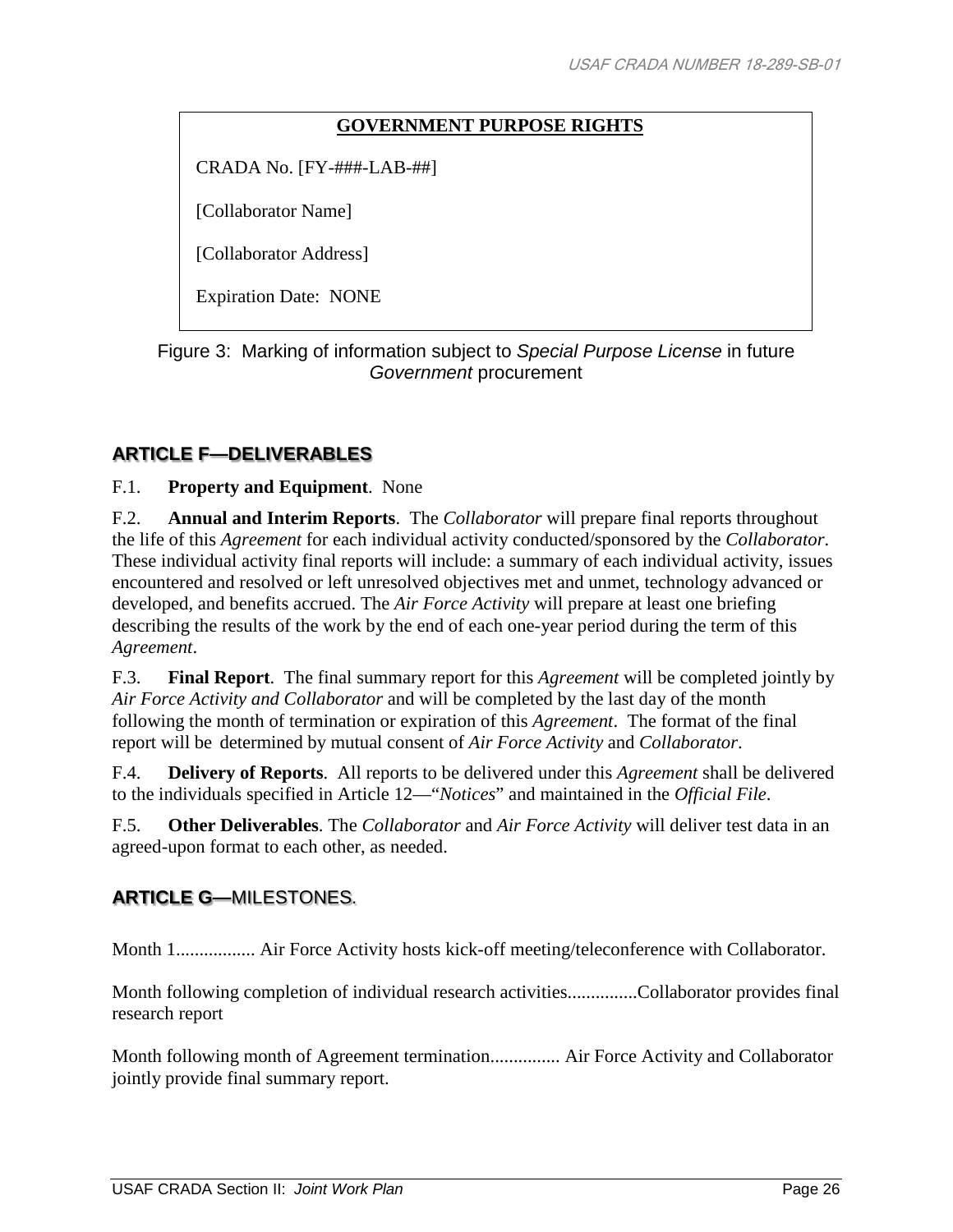#### **APPENDIX A:** *CONFIRMATORY LICENSE*

**Cooperative Research and Development Agreement (CRADA) No.:**

**Licensor (Collaborator):** [Name/Address/E-mail]

**Licensee (Air Force Activity):** [Name/Address/E-mail]

**The invention identified below was developed under the referenced CRADA with the United States of America, Department of the Air Force. This confirmatory license documents the paid-up, royalty free, irrevocable, non-exclusive license to practice or have practiced for or on behalf of the Government of the United States of America ("Government"), and hereby grants to Government the irrevocable power to inspect and make copies of the patent application identified below.** 

**Title of Invention:** 

**Name of Inventor(s):** 

Patent Application Filing Date: Serial No.:

**I certify that I am a duly authorized representative of Licensor.**

**\_\_\_\_\_\_\_\_\_\_\_\_\_\_\_\_\_\_\_ \_\_\_\_\_\_\_\_\_\_\_\_\_\_\_\_\_\_\_\_\_\_\_\_\_**

**Date [Name] [Title] [Address] [Phone/E-mail]**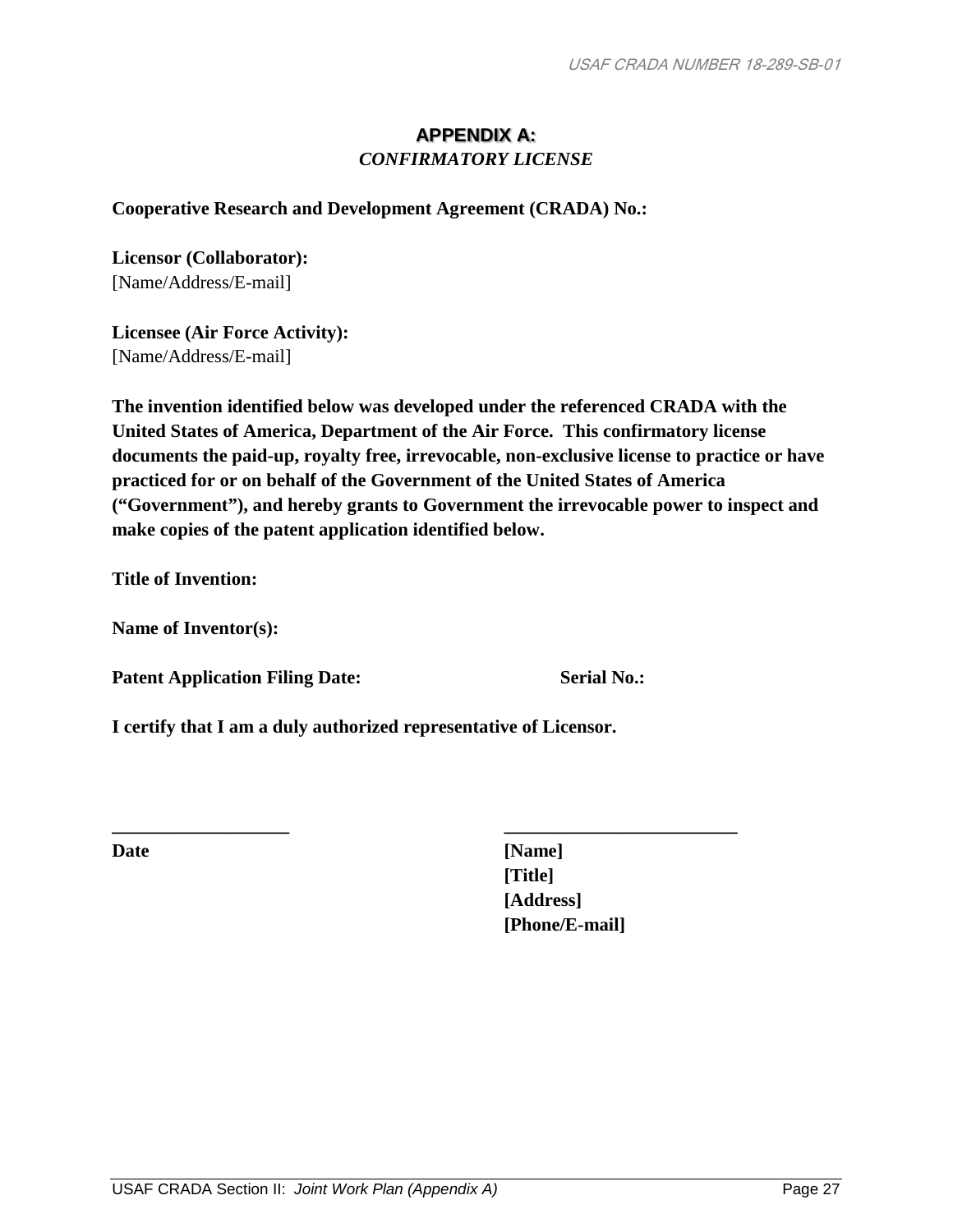#### **APPENDIX B:** *ANNUAL REPORT TEMPLATE*

**[***Air Force Activity***] [***Collaborator***] [Title]**

CRADA Annual Report

[Start Date] — [End Date]

The CRADA between Air Force Activity and Collaborator was executed on [CRADA Effective Date] for a term of [term] months. All milestones have been met and the projects specified in the Joint Work Plan have been proceeding as planned. The parties consider the CRADA to be a successful collaboration.

**1. Funds**. During the past year, what payments, if any, were provided by Collaborator to Air Force Activity, and when were they received? Specify the total funds received under the CRADA to date.

Payments received by Air Force:

(1)  $\$  n on [date 1<sup>st</sup> payment received].

(2)  $\sin \theta$  m on [date 2<sup>nd</sup> payment received].

Total funds received by Air Force in [Report Year]: \$ N. Total funds received by Air Force under the CRADA to date: \$ M.

**2. Equipment**. During the past year, what equipment or material was provided under the CRADA by either party, and when was it transferred?

No equipment was provided by either party during the past year. [Or provide list of equipment]

**3. Inventions**. During the past year, identify any inventions made under the CRADA, and when they were reported to the other party.

None. [Or provide list of Inventions]

**4. Technology Transfer**. Identify the benefits of Technology Transfer to the Air Force during the past year (check all that apply):

| $\Box$ Provided Air Force with a new capability | $\Box$ Developed new technology           |
|-------------------------------------------------|-------------------------------------------|
| $\Box$ Reduced Air Force manpower requirements  | $\Box$ Improved technology or software    |
| $\Box$ Saved Air Force resources                | $\Box$ Assisted in the development of the |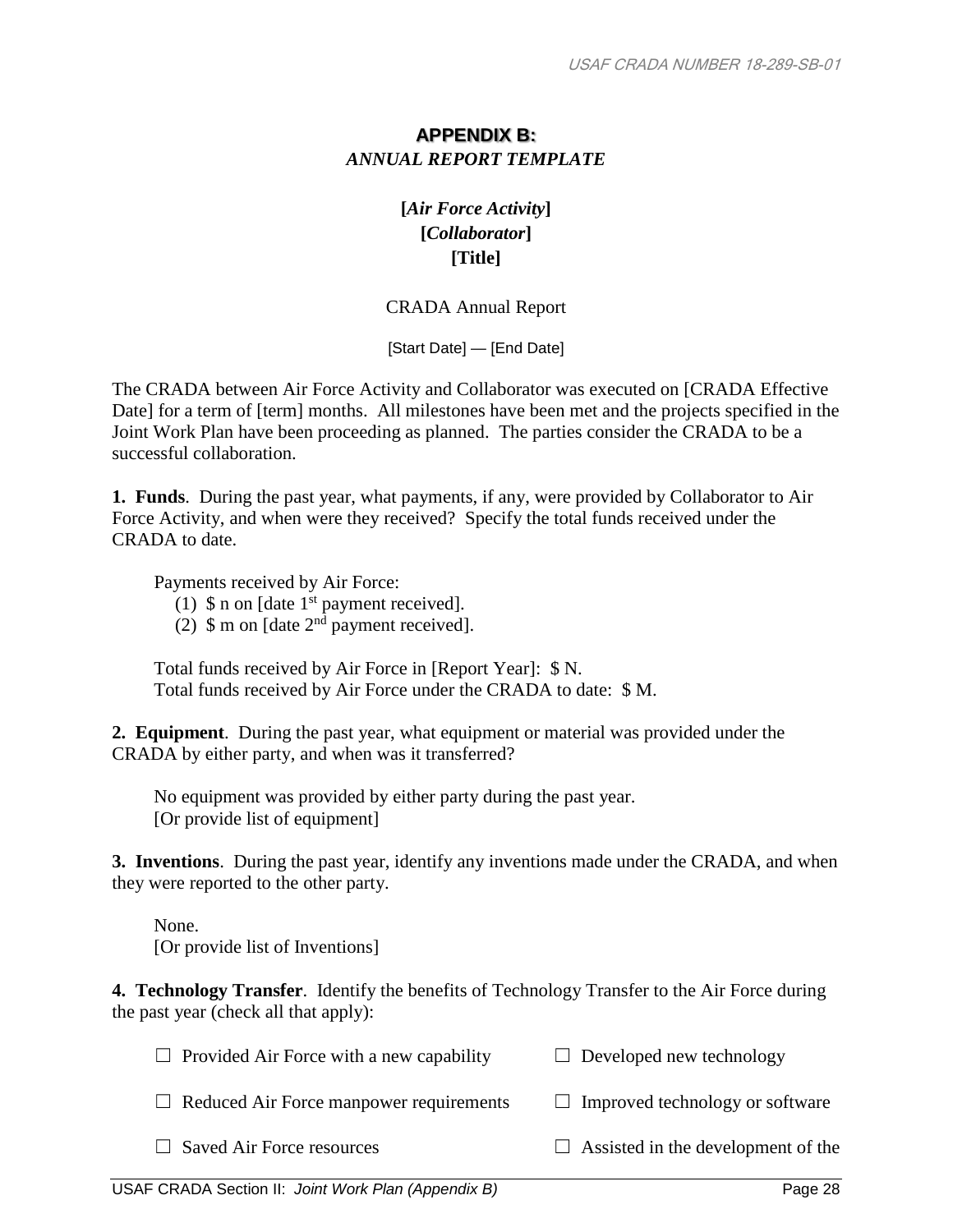| (other than manpower)                            | future workforce                                            |
|--------------------------------------------------|-------------------------------------------------------------|
| $\Box$ Developed relationship in local community | Increased Technology Readiness<br>Level (TRL) of Technology |
| $\Box$ Developed relationship in S&T community   |                                                             |
| $\Box$ Facilitated investment strategy           | Facilitated commercialization                               |
| Increased Manufacturing Readiness Level (MRL)    |                                                             |

**5. Estimated Value of Contributions**. During the past year, the parties estimate the approximate value of their contributions under this *Agreement* as follows:

a. The *Collaborator* contributions:

| (6) Other Resources                             | \$<br>$\mathbf n$ |
|-------------------------------------------------|-------------------|
|                                                 |                   |
| (5) Intellectual Property                       | \$<br>$\mathbf n$ |
| (4) Supplies and Equipment                      | \$<br>n           |
| (3) Facilities                                  | \$<br>n           |
| (2) Services                                    | \$<br>n           |
| (1) Personnel / Labor                           | \$<br>$\mathbf n$ |
| b. The <i>Air Force Activity</i> contributions: |                   |
| <b>TOTAL</b>                                    | \$<br>N           |
| (7) Funds                                       | \$<br>$\mathbf n$ |
| (6) Other Resources                             | \$<br>n           |
| (5) Intellectual Property                       | \$<br>$\mathbf n$ |
| (4) Supplies and Equipment                      | \$<br>n           |
| (3) Facilities                                  | \$<br>n           |
| (2) Services                                    | \$<br>$\mathbf n$ |
|                                                 |                   |

**6. Description of Activities**. [Provide a detailed description of the activities completed under the CRADA during the past year. Include any completed milestones.]

**7. Issues / Areas of Concern**. [Describe any significant problems or issues.]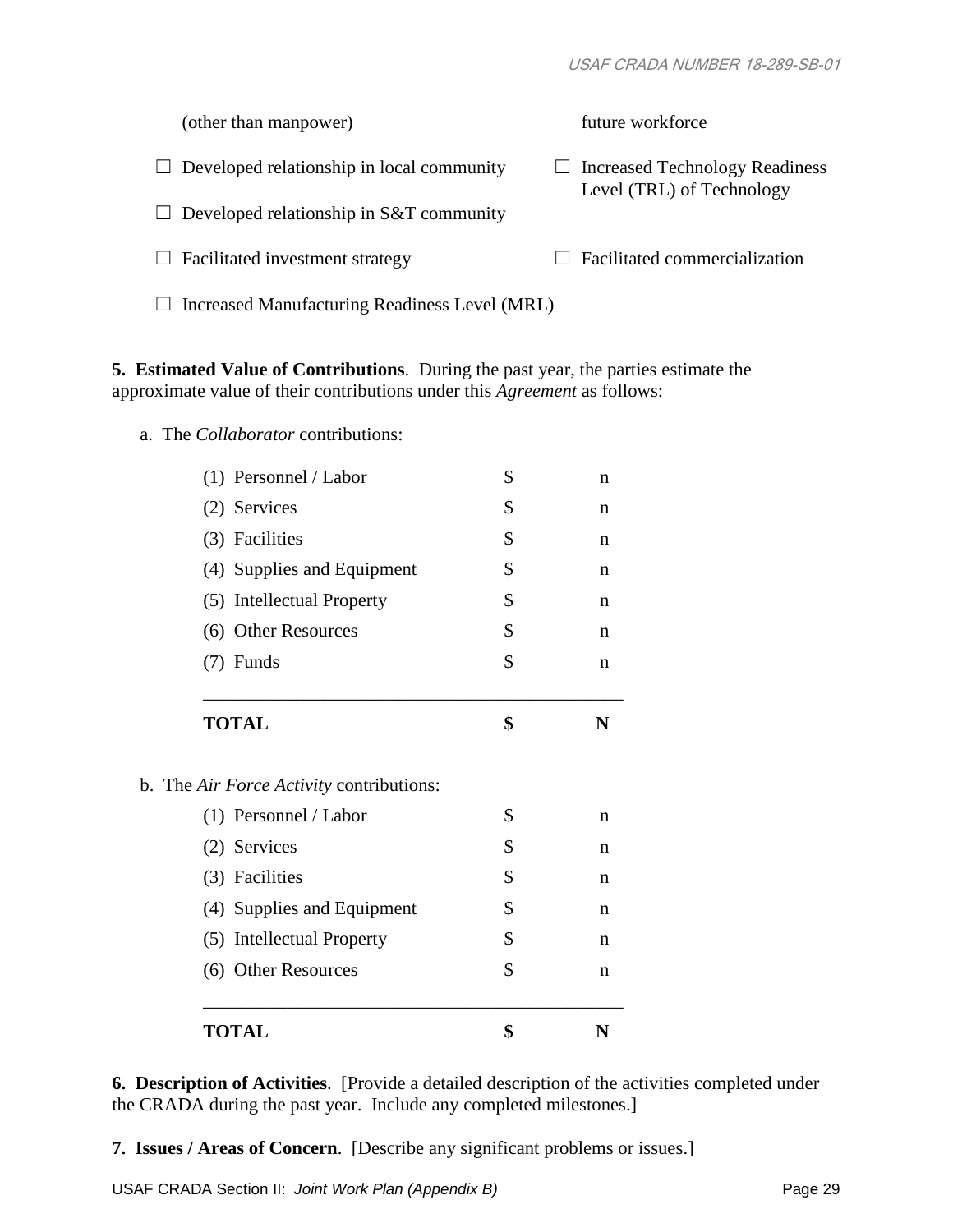**8. Recommendation**. We recommend the CRADA effort continue to expiration. No extension of time is anticipated at this point.

> Signature of Date *Air Force Activity* TPOC

\_\_\_\_\_\_\_\_\_\_\_\_\_\_\_\_\_\_\_\_\_\_ \_\_\_\_\_\_\_\_\_\_\_\_\_